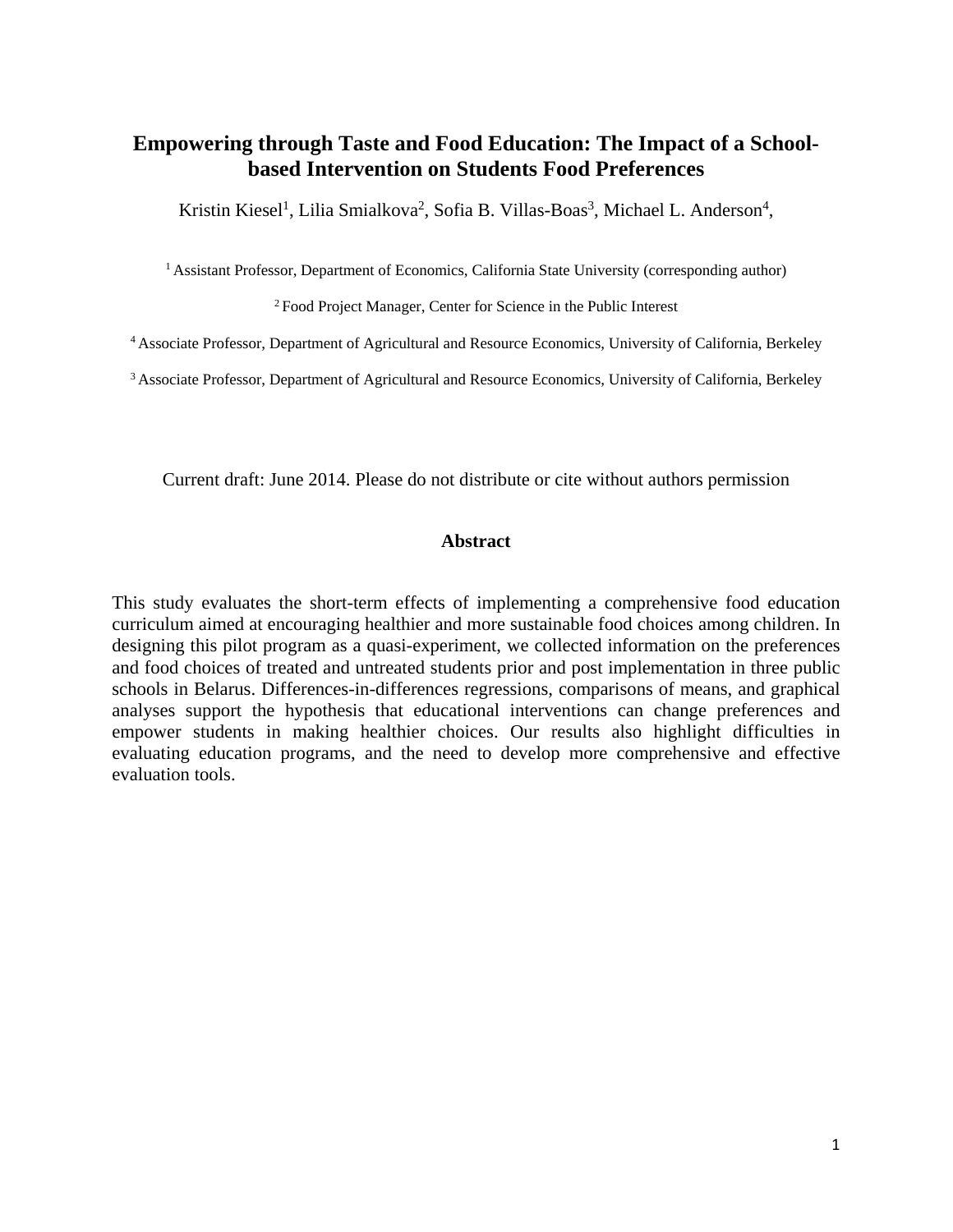## **1. Introduction**

Obesity has become a worldwide health epidemic, burdening the US economy alone with obesity-related costs of \$270 billion annually (SOA 2010). At the same time, agricultural production of food is one of the largest contributors to global environmental problems (UNEP 2010). In addition to changes in our surroundings that detach us from food production, leave less time to prepare and cook foods at home, and promote physical inactivity, many specific influences have been proposed as driving these trends in our food system. Factors that promote overconsumption of food include a decrease in relative prices of calorie-dense and highly processed foods (Andreyeva, Long, and Brownell 2010), an increase in sophisticated food marketing and practices that take advantage of behavioral reactions to food (Smith 2004), an increase in the prevalence of snack foods (Cutler, Glaeser and Shapiro 2003; Chou, Grossman and Saffer 2004; Chandon and Wansink 2011), increased portion sizes (Wansink and van Ittersum 2007), and growth in distractions in the eating environment (Wansink 2004). Policy approaches have focused on increased availability and affordability of healthier and more sustainable food choices, or targeted information provision. Yet, increased information provision does not always improve choices (Wansink and Chandon 2006; Variyam and Cawley 2006) and could lead to unintended consequences (e.g. Wisdom, Downs, and Loewenstein 2010; Kiesel and Villas-Boas 2013).

In the search for effective policy tools to address the obesity epidemic, the school environment has become the focus of a multitude of interventions. Children spend approximately one-third of their waking hours in school, and the school's physical, social and educational surroundings offer a unique opportunity to teach and promote healthy and sustainable lifestyle choices to a large audience of school-aged children and their families. Recent literature promotes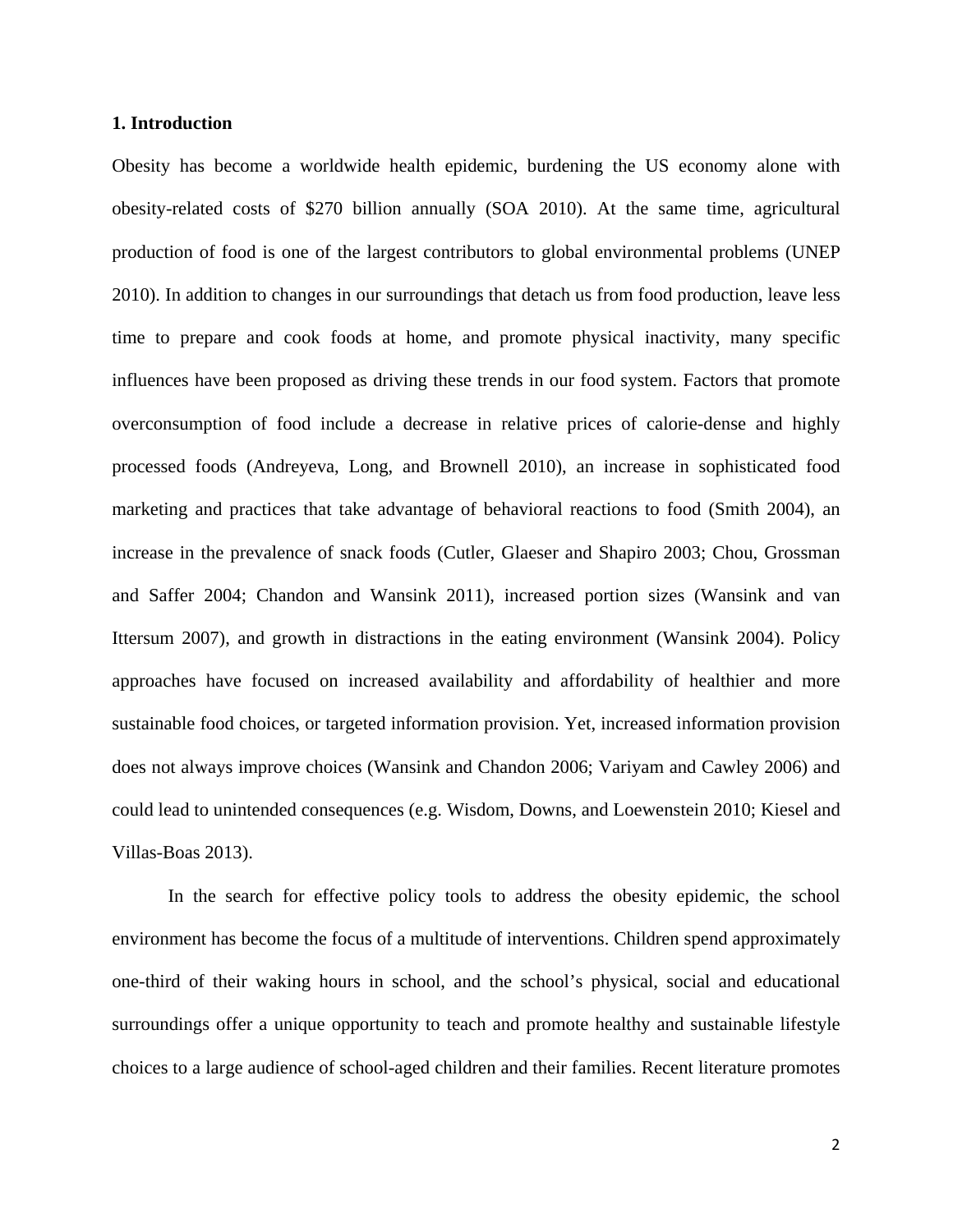the potential of low-cost changes to breakfast and lunch programs and school cafeterias (e.g. Just and Wansink 2010), the use of monetary incentives (Price and Just 2014), evaluates more restrictive approaches such as banning of soft drinks from schools (e.g. Huang and Kiesel 2012), and investigates potential cost and nutritional differences of scratch cooking versus heat-andserve operations at schools (Woodward-Lopez, et al. 2014). In contrast, this study evaluates the effects of a comprehensive taste and food education program on students' attitudes, food preferences, and food choices. It adds needed quantitative evidence of the effectiveness of school-based educational interventions (Rudd Center 2009).

The Taste and Food education implemented in public schools in Belarus encouraged healthier and more sustainable food choices among participating students. Students studied the origin and production methods of local foods, their quality characteristics, and their social and economic importance within the Belarusian culture using educational material designed by Slow Food ("To the Origins of Taste", Slow Food 2010). While this research ultimately aims at implementing effective food education in general, and relates to previous research in Western context such as in the United States (US), an initial implementation and evaluation of a pilot program in Belarus is appealing. Belarus has been influenced by Western diets for only 20 years, recently exposing students to many of the factors highlighted above. In Belarus the percentage of income households spend on food is very high (54%) (HDR 2009), which makes food choices an important part of budgetary decisions for most households.<sup>1</sup> The majority of households still have access to subsistence farming or urban allotments, potentially allowing a closer connection

<sup>&</sup>lt;sup>1</sup> In comparison, in the US, 10% of disposable household income is allocated to food expenditures on average (ERS-USDA 2014).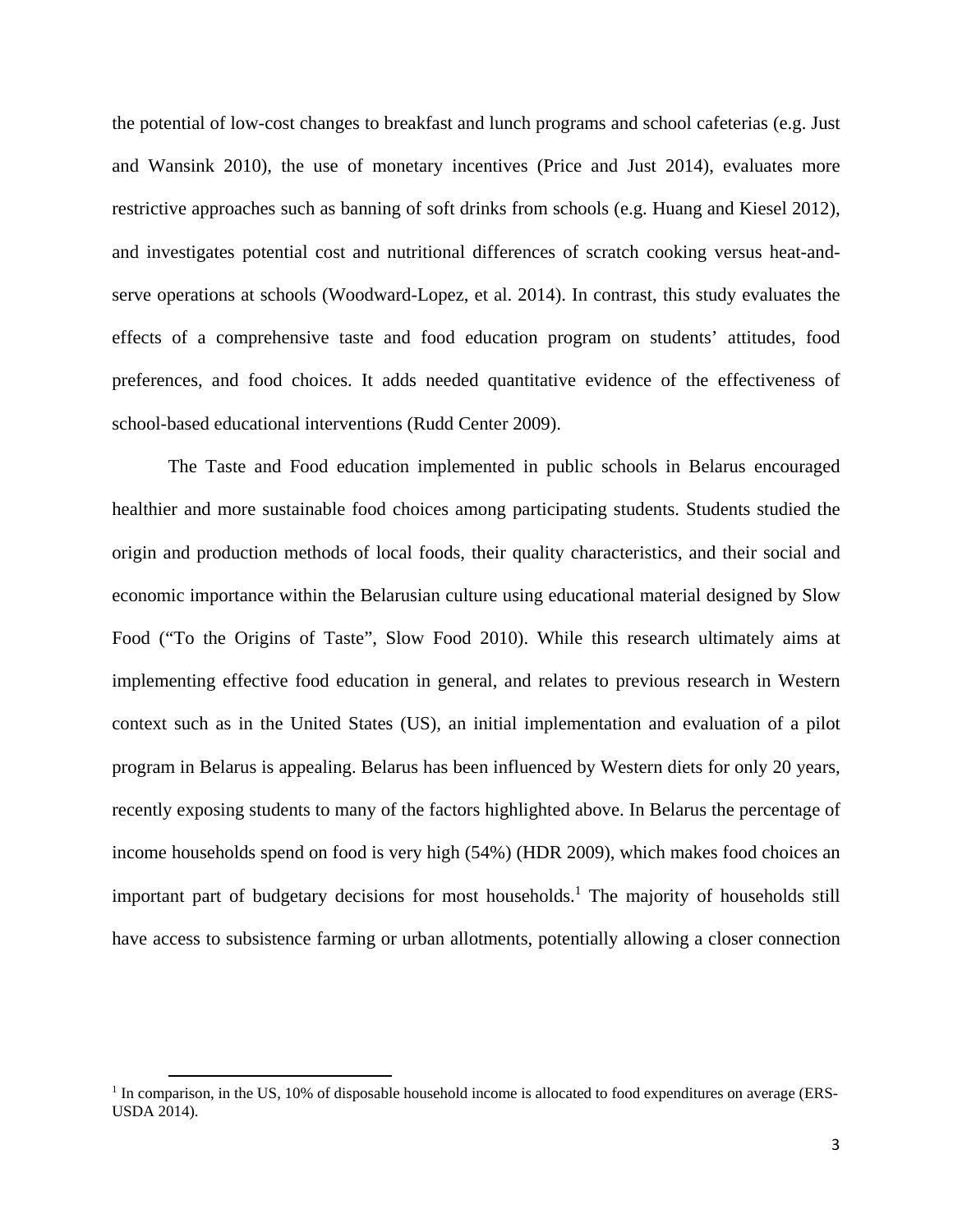to where their food comes from.<sup>2</sup> Finally, food related programs and interventions in the school environment and greater community are not as multifaceted and rapidly emerging as in the US. The control group in this study is thus closer to a "pure control", potentially improving the identification and measurement of the educational effects in this study.

Food choices by children and adolescents are influenced by trade-offs between healthiness and taste, as well as their own preferences and habits observed in their environment (Contento et al. 2006). Children may lack personal concern to follow basic recommendations about healthy eating (Croll et al. 2001). The existing literature suggests that effective interventions should address taste preferences even if they are primarily aimed at improvements in accessibility and availability (Blanchette and Brug 2005). They should also incorporate sensory perceptions of food (Drewnowksi 1997), food culture, food production, and preparation (Lang and Rayner 2007). The curriculum design translated these general findings into hands-on education empower students in making healthier and more sustainable food choices. The lesson plan included numerous taste tests. In addition to connecting students to local traditions, such as preparation of home-made sausages and fish, a particular emphasis was placed on fruits and vegetables that were local and in season. This emphasis on local, in-season produce is both consistent with recent developments in the US, such as new nutrition requirements in guidelines<sup>3</sup>, and recent research findings. The recent literature suggests that increased consumption of fruits and vegetables is particularly important in reducing the incidence of chronic diseases and obesity among children (Knai et al. 2006) and indicates a need for repeated

<sup>&</sup>lt;sup>2</sup> All of the participants of this study, for example, have access to gardens and garden foods through parents or extended family. Being dependent on home-grown food is seen as a sign of low-income, however, and the purchase of food items influenced by a Western diet, such as Coca Cola can serve as a status symbol. 3

<sup>&</sup>lt;sup>3</sup>New guidelines that aim at increasing consumption of fruits and vegetables in the National School Lunch Program (NSLP) were introduced in 2012 (USDA 2013), and are supported by recommendations and guidelines published by the Center for Disease Control and Prevention (CDC) and Institutes of Medicine (IOM) (CDC 2011, IOM 2012).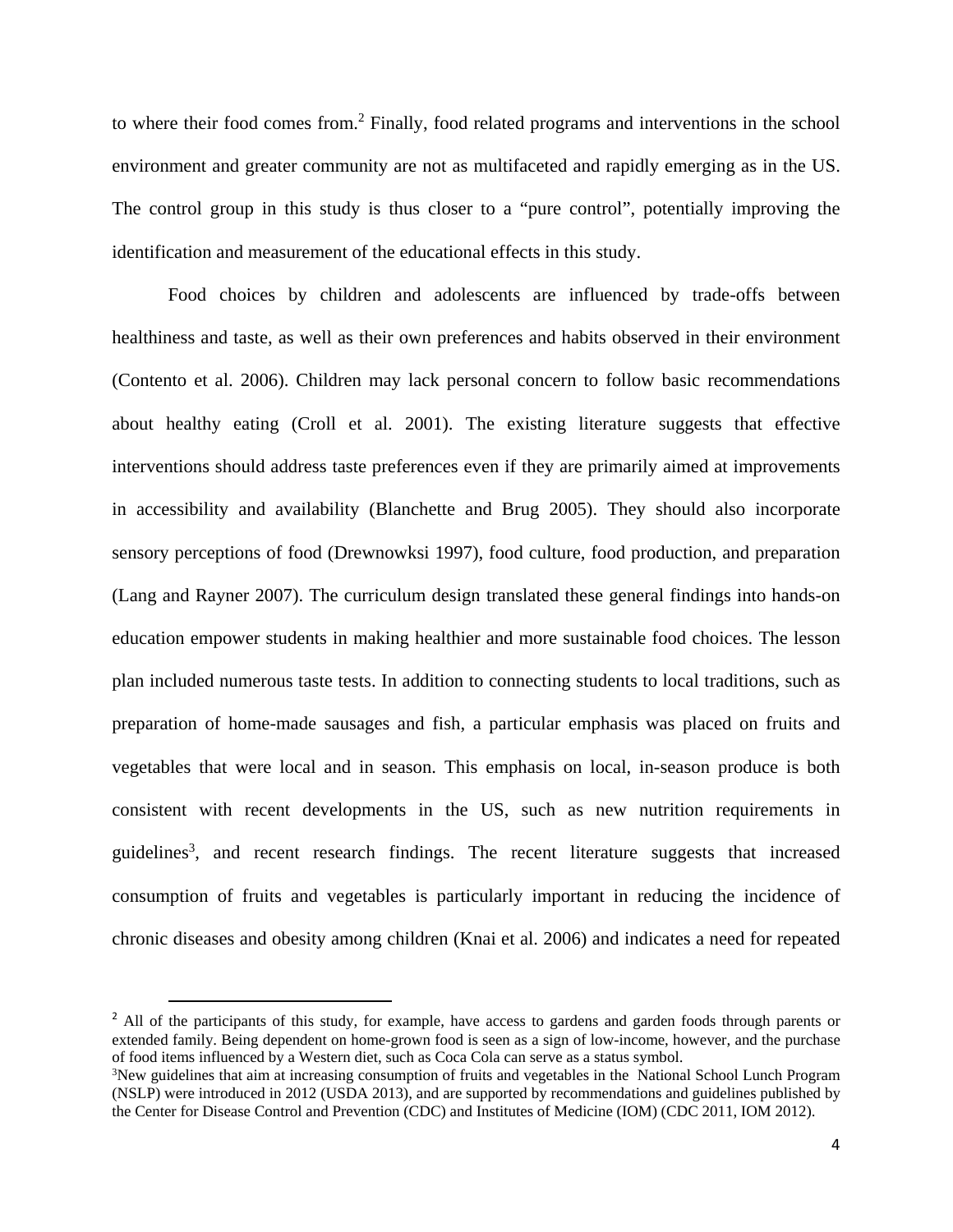exposure as well as methods that focus on specific fruits and vegetables rather than nutrition as a whole to influence children's preferences (Anzman-Frasca et al. 2012). It also highlights the potential of school-based taste events to reach beyond the school environment and increase household fruit and vegetable availability and consumption (Heim et al. 2011).

The analysis presented here aims at establishing a causal link between the educational intervention and a change in student's attitudes, preferences and food choices in this context. In designing this pilot program as a quasi-experiment, we collected information in two treatment schools from students that participated in the program, as well as one additional control school. An initial qualitative data analysis based on group interviews suggested that project participants reduced consumption of energy-dense foods (such as chips and soda) mainly due to increased health considerations and peer influence (Smialkova 2010). Here, we quantify these effects. We analyze survey responses as well as daily food diaries documenting student's food choices in a reduced-form differences-in-differences (DID) framework commonly used in the policy evaluation literature (Meyer 1995; Bertrand, Duflo, Mullainathan 2004; Imbens 2004; Imbens and Wooldridge 2009). We augment these findings with additional comparisons of means, and graphical analyses.

Our results suggest that preferences for chips (one of the classified less-healthy alternatives) significantly decreased in the group of students participating in the taste and food education curriculum. While the observed decrease in preferences for soda (another less-healthy alternative) was not statistically significant, additional analyses of food diary entries suggests a reduction of preferences for soda, and a reduction in consumption of unhealthy foods overall. We also find that participating students are more aware that they are picky eaters, more likely to try new food, such as fish, and more likely to cook with their parents. In conclusion, our results are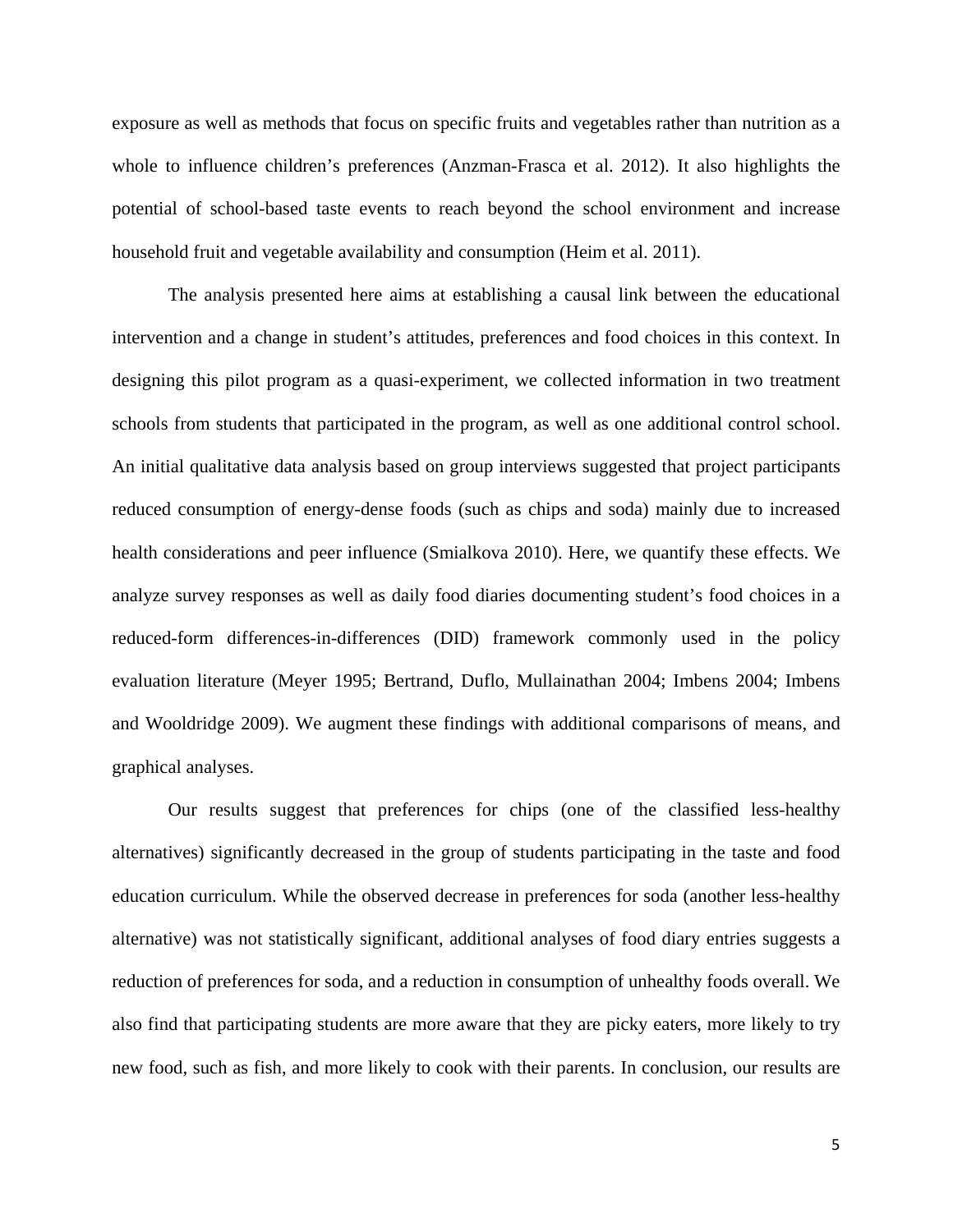suggestive of a causal influence on students' attitudes and food choice behaviors. We further reflect on challenges and limitations in the evaluation approach used and aim at informing future evaluation strategies.

The paper proceeds as follows. Section 2 describes the study design and data in more detail, while Section 3 introduces our econometric specifications. We present our results in Section 4 and conclude the paper with a discussion and implications for future evaluation strategies.

## **2. Study design and data**

This study investigates how an extra-curricular program on food and nutrition introduced in public schools in the Brest region of Belarus affects food preferences and choices of children and adolescents. The curriculum "To the Origins of Taste" was designed by Slow Food (Slow Food 2010). Slow Food is an international grassroots organization with over 150,000 members in more than 150 countries worldwide. Founded in 1986 in Italy as a reaction to a McDonald's franchise opening in Rome, education has been central to Slow Food's mission of "good, clean and fair food." More specifically, Slow Food aims at linking the pleasures of eating with a commitment to protect the community, culture, knowledge and environment that make this pleasure possible. The developed Taste and Food education curriculum emphasizes hands-on and sensory experiences along with the provision of information on nutrition and food production. Table 1 summarizes a lesson plan.

School home-economics teachers were recruited to deliver lessons over a period of 9 to 15 months (from March 2009 to May 2010). While Slow Food provided the necessary teaching materials and support for the program, the research team supplied the surveys and food diaries to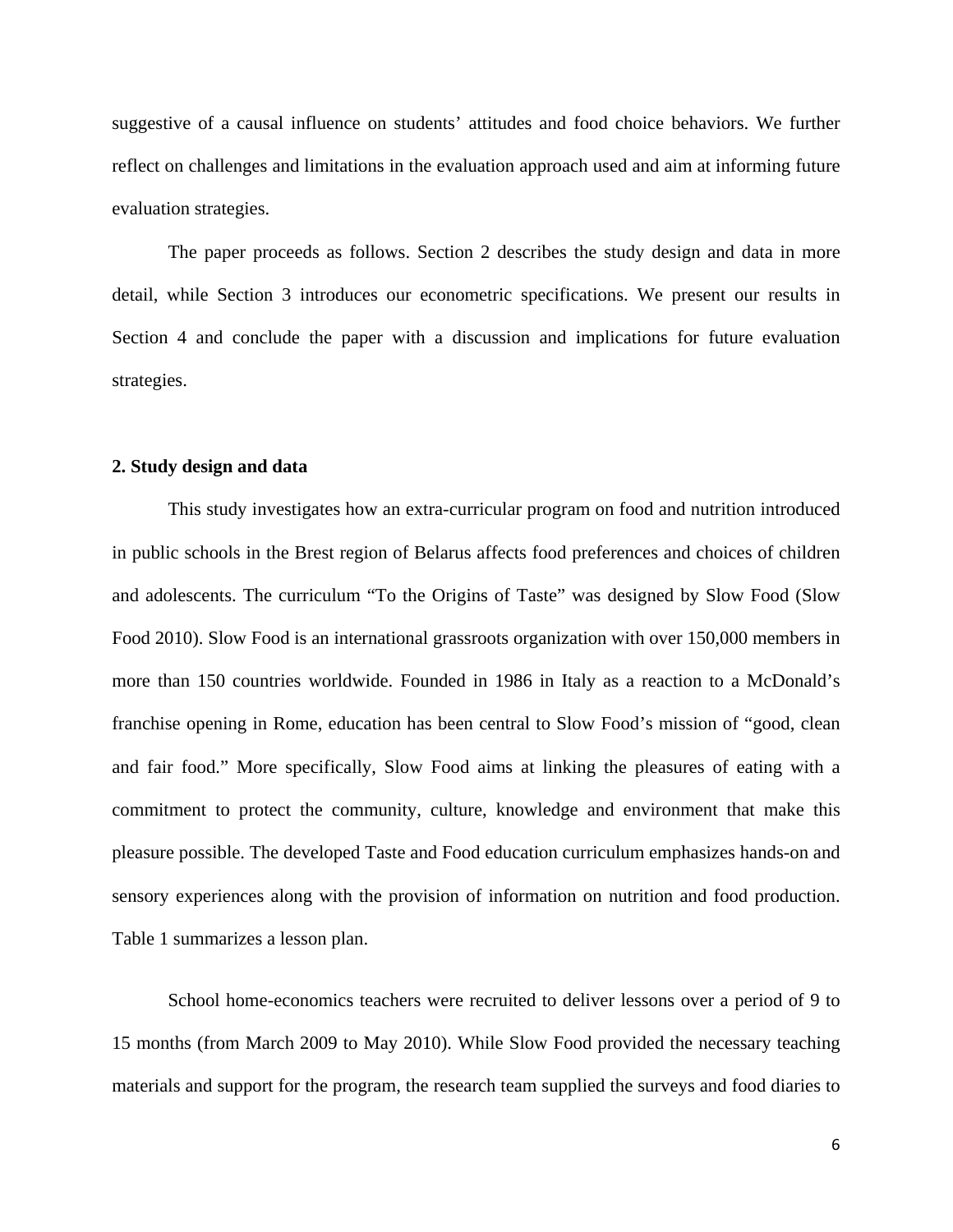assess determinants of food choices prior and post program implementation. Berioza School 3 was initially contacted to implement the Slow Food curriculum, and two additional schools (Berioza School 2 and Kobrin School) were added to strengthen the experimental design of the study. Student participation in the extra-curricular program was voluntary, so the assignment of treatment (intervention) and control groups *within* each school may be affected by selection bias or spillover effects.<sup>4</sup> To address this issue, a school in Kobrin (an adjacent city with similar socio-economic background) was added to the sample as a control school. This school was interested in implementing the program in the future, suggesting that it may serve as a good comparison school for the two schools that participated in our program (i.e., any "selection bias" that influenced the participation of the first two schools should also be similarly present in our comparison school, and ultimately will be differenced out in our research design). Students in all three schools range in age from 8 to 17 years, have similar socio-economic demographics, and are mostly native Belarusians.

All participating students completed questionnaires at the beginning and end of the program during their lessons. 5 Students in the control group varied throughout the research, as teachers distributed the questionnaires randomly within the schools and classes, and students from the control group could either fill out the questionnaire at school or take it home. The student questionnaires (in Russian and English) are included in the appendix. Table 2 reports the number of questionnaires distributed and collected across the treatment and control groups in the three schools.

<sup>4</sup> As the program was implemented as an extra-curricular activity, it cannot be made obligatory or assigned to one class only. However, and more students wanted to join than were able to, such that the participation constraint was binding. We do not have data or an identifier for students who wanted to join the program but did not get in, which would be the best within school control group, an issue we address in the next section.

<sup>&</sup>lt;sup>5</sup> Due to the duration of the program in the Berioza school 3 (March 2009 – May 2010), a few 9<sup>th</sup> grade participants graduated, and were replaced by new participants (16 students).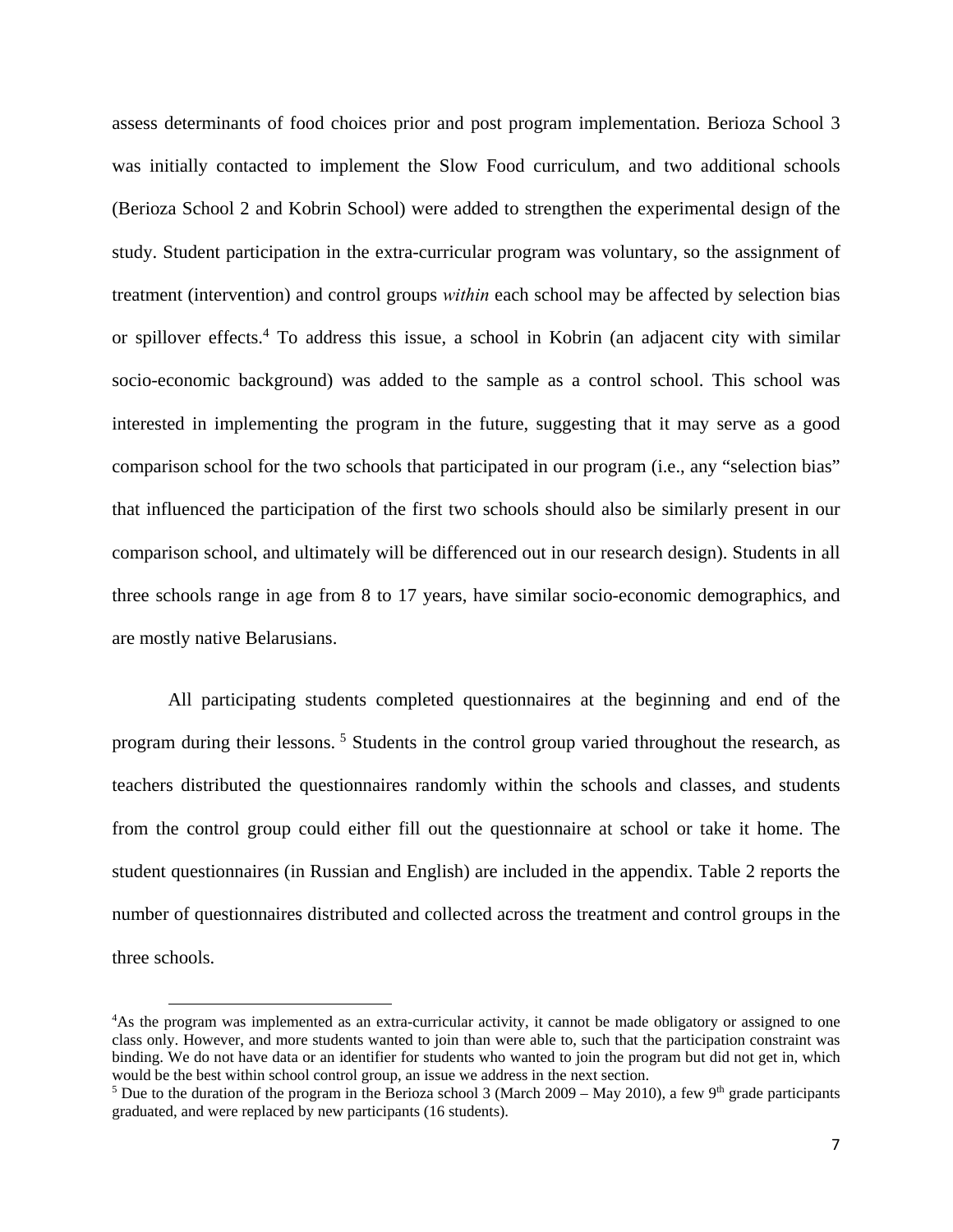In addition, daily food choices were recorded for a subsample of students in a form of a diary. Daily food diaries were distributed in two classes in the Berioza School 3 only, and students were asked to record what they ate, either selected from a menu of food choices offered at the school cafeteria, or brought from home. Participating students were encouraged to fill in the diaries as part of the lessons resulting in up to 63 individual student food diaries and more than 3000 entries for a given month in the program.<sup>6</sup> 42 of the students that filled out the food diaries participated in the program for the entire period. The sample for the control group varied as a random sample of 30 non-participating students at the same school also filled out food diaries for one month at the beginning and the end of the program. These students did not fill out their diaries under the supervision of teachers, and responses are slightly less detailed. We did not observe food choices for students in the control school.

## **3. Econometric specification**

The regression analyses reported here focus on student questionnaire responses in the treatment (or intervention) group and control groups described above. In order to credibly test for potential changes in taste preferences and food choices, we make use of the quasi-experimental variation of the implemented program. Our reduced-form econometric approach builds on difference-in-differences (DID) specifications commonly used the policy evaluation literature (Meyer, 1995; Bertrand, Duflo, Mullainathan 2004). Estimation of average treatment effects on the treated in this framework rests on the assumption that differential changes in outcomes between treated and control groups are attributable to the intervention. This condition—the

<sup>&</sup>lt;sup>6</sup> Participating students were broken up in classes taught by three different teachers. Only two teachers had students fill out food diaries. In addition, students did not fill out diaries during the summer break and due to administrative and financial constraints, they did not resume filling out diaries till October of the fall semester, but continued to fill out the diaries till the end of the program under the supervision of the teachers during their lessons. For participating students we therefore have a total of 9 month of dairy entries.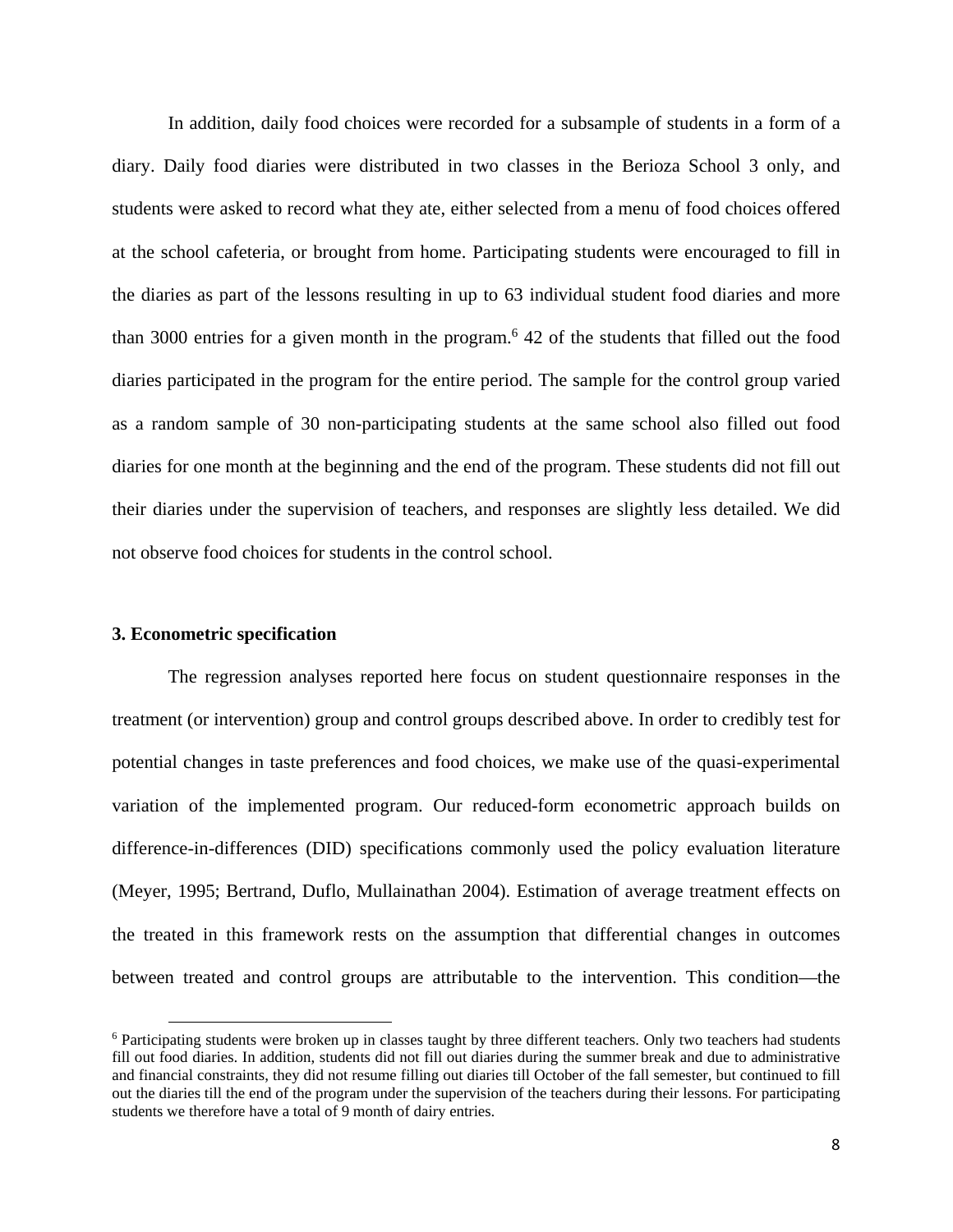common trends assumption—is satisfied when, absent intervention, the outcome would have followed similar trends in the treatment and control groups.

Within each school, we examined a control group of students not participating in the extra-curricular program. As participation in the program was voluntary, intervention and control groups within schools are potentially affected by selection bias. In addition, participating students might disseminate information, share their experiences, and potentially influence nonparticipating student responses within a school. Assignment of the program across schools is exogenous, however. Furthermore, since the control school is in a different city, we do not expect spillover effects across schools. Student responses from the Kobrin School therefore serve as a more robust control for both Berioza Schools. We thus use the school level program assignment to instrument for the individual level program assignment at a given school. School level program assignment should be a valid instrument because: (1) it clearly affects the probability that an individual participates in the program, and (2) it is plausibly exogenous to other factors affecting the outcomes.

We begin our analysis by estimating the following DID regression model:

$$
y_{it} = \beta_0 + \beta_1 d2 + \beta_2 dI + \delta_1 d2 * dI + u_{it}
$$
 (1)

Students are indexed by *i*, and *t* indexes time periods (taking the value of one pre-treatment and the value of two post-treatment). Therefore, *yit* is defined as the individual student response to a particular question at a particular time period. The variables *d2* and *dI* are dummy variables for the treatment period (post implementation) and the group of treated students respectively. Therefore, the coefficient  $\delta_l$  on the interaction between those two variables denotes the DID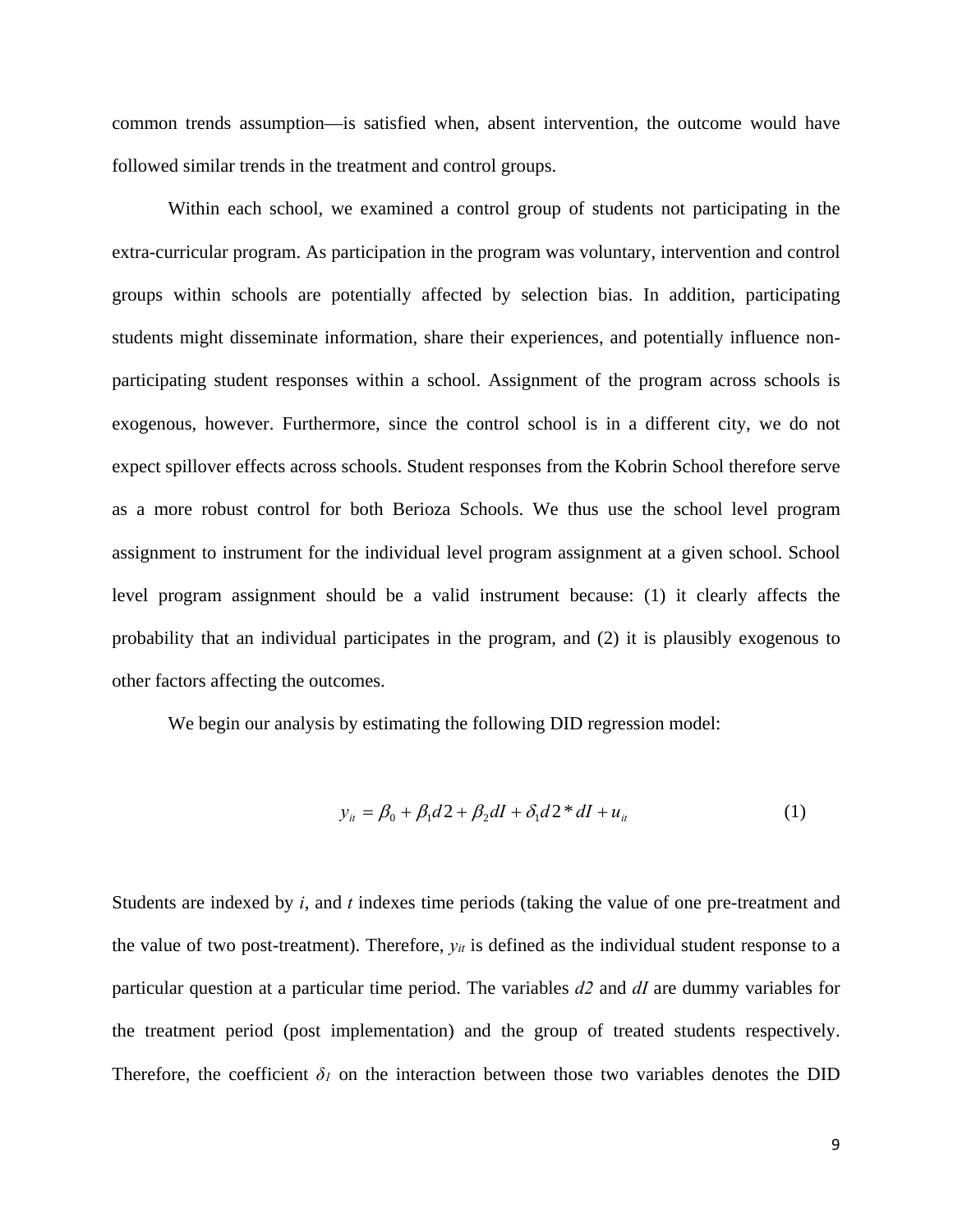estimator. If  $\bar{y}_{i}$  denotes the sample average across either the intervention or control group in a given time period, then  $\delta$ <sup>*I*</sup> measures the change in question responses due to our educational intervention. The DID design allows for both group-specific and time-specific effects by comparing mean changes over time between the control and treatment groups:

$$
\hat{\delta}_1 = (\bar{y}_{I,2} - \bar{y}_{I,1}) - (\bar{y}_{C,2} - \bar{y}_{C,1})
$$
\n(2)

We estimate equation (1) separately for the two schools implementing the intervention (Berioza Schools 2 and 3), as the timing and implementation of the program varied slightly across those two schools.<sup>7</sup> We also added additional controls such as the age and gender of the students to reduce any potential biases.

The DID identification and unbiasedness of the DID estimator relies on the common trends assumption. That is, in absence of the intervention, the unobservables that are correlated with students participating in the program follow a similar time trend as for students not participating in the program. This common trends assumption is not likely to hold if students participating in a given school have very different preferences and make very different choices than students not participating, e.g., if they have much healthier preferences or are more aware and thoughtful of their food choices than the students not participating. We capture timeinvariant differences across students with the inclusion of the treated student fixed effect. As an additional robustness check, we exploit the fact that students in other schools in the same region should have similar preferences on average but are not affected by the intervention. We estimate a DID specification that instruments for students' program participation, the interaction between

<sup>7</sup> Both schools implemented the same lesson plan, but Berioza School 3 implemented the plan with one lesson per week, starting in March 2009, and Berioza School 2 implemented the lesson plan with two lessons per week starting in September 2009.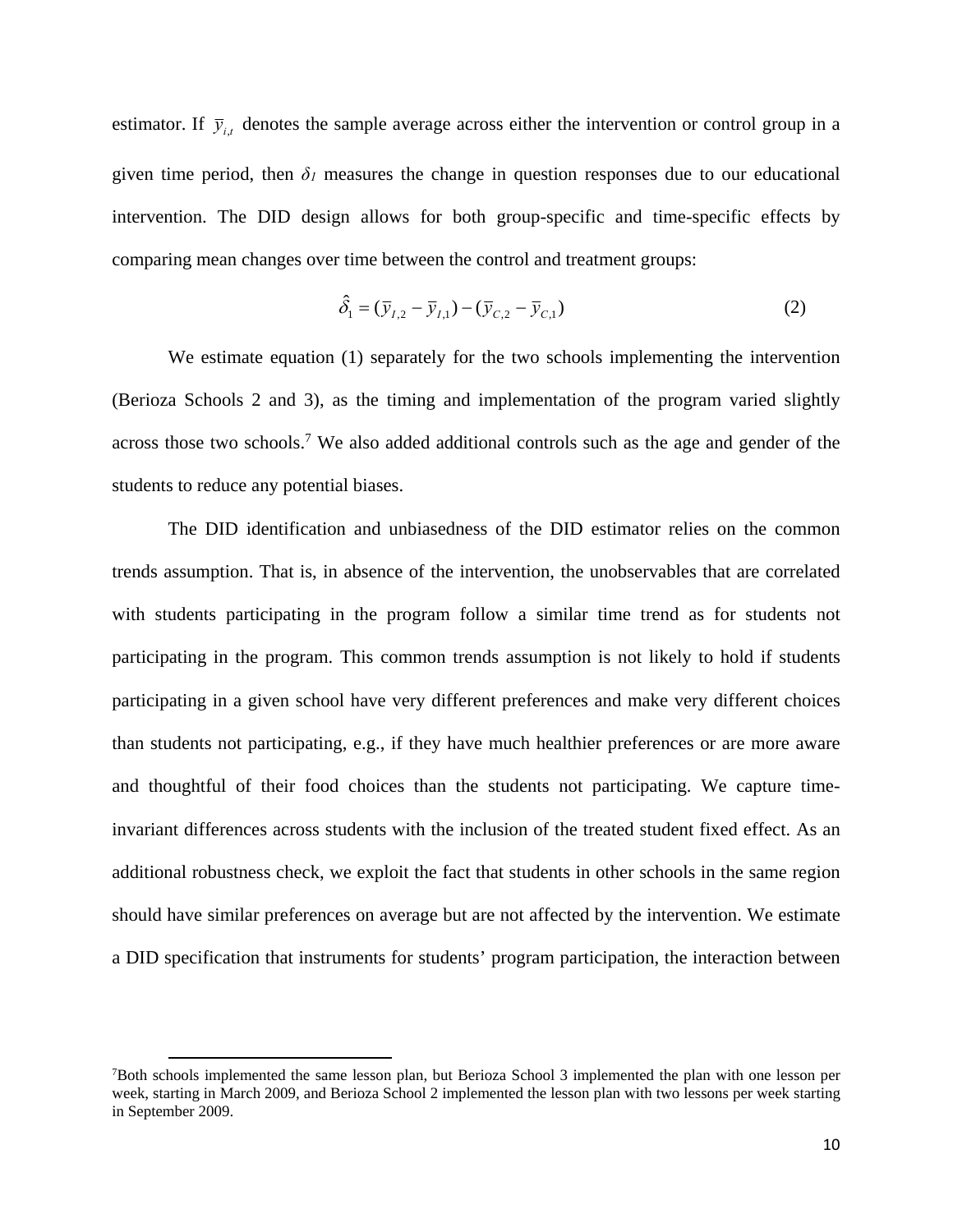treated student (*dI*) and treated time period (*d2*), with school-level program participation. Let *wit* denote the interaction between *dI* and *d2*. We estimate the following two-stage DID regression:

$$
w_{it} = \beta_0 + \beta_1 d_{t} + \beta_2 d_{t} + \beta_3 d_{t} + DS_i + u_{it}
$$
  

$$
y_{it} = \beta_0 + \beta_1 d_{t} + \beta_2 d_{t} + \delta_1 \hat{w}_{it} + u_{it}
$$
 (3)

This approach adds an additional interaction, the dummy variable for the treatment period (*d2*) with the treated school (*dS*), as an instrument in the first stage. In addition, the treatment month fixed effect (*d2*) controls for time trends that are common across schools, and the treatment school fixed effect (*dS*) controls for time-invariant characteristics of students that may differ across schools. In both estimation approaches we specify heteroskedasticity-robust standard errors.<sup>8</sup>

Finally, this regression approach is complemented by reporting mean differences in student questionnaire responses across treatment and control groups, as well as graphical comparisons. The additional analysis of food diaries is summarized in reported mean differences and graphical representations of food choices of participating students across time.

## **4. Results**

After collecting, translating, and editing the received questionnaire responses, our analytic sample contained  $1,418$  student responses.<sup>9</sup> One advantage of the DID approach is that graphical analyses can support the existence (or the lack of) treatment effects. Our regression analysis

<sup>&</sup>lt;sup>8</sup> We are not able to cluster standard errors at the student level as students in the control group vary and individual student identifiers are incomplete.

<sup>9</sup> Complete responses to questions vary, and information on gender and grade is incomplete, with a greater number of missing observations for the control groups.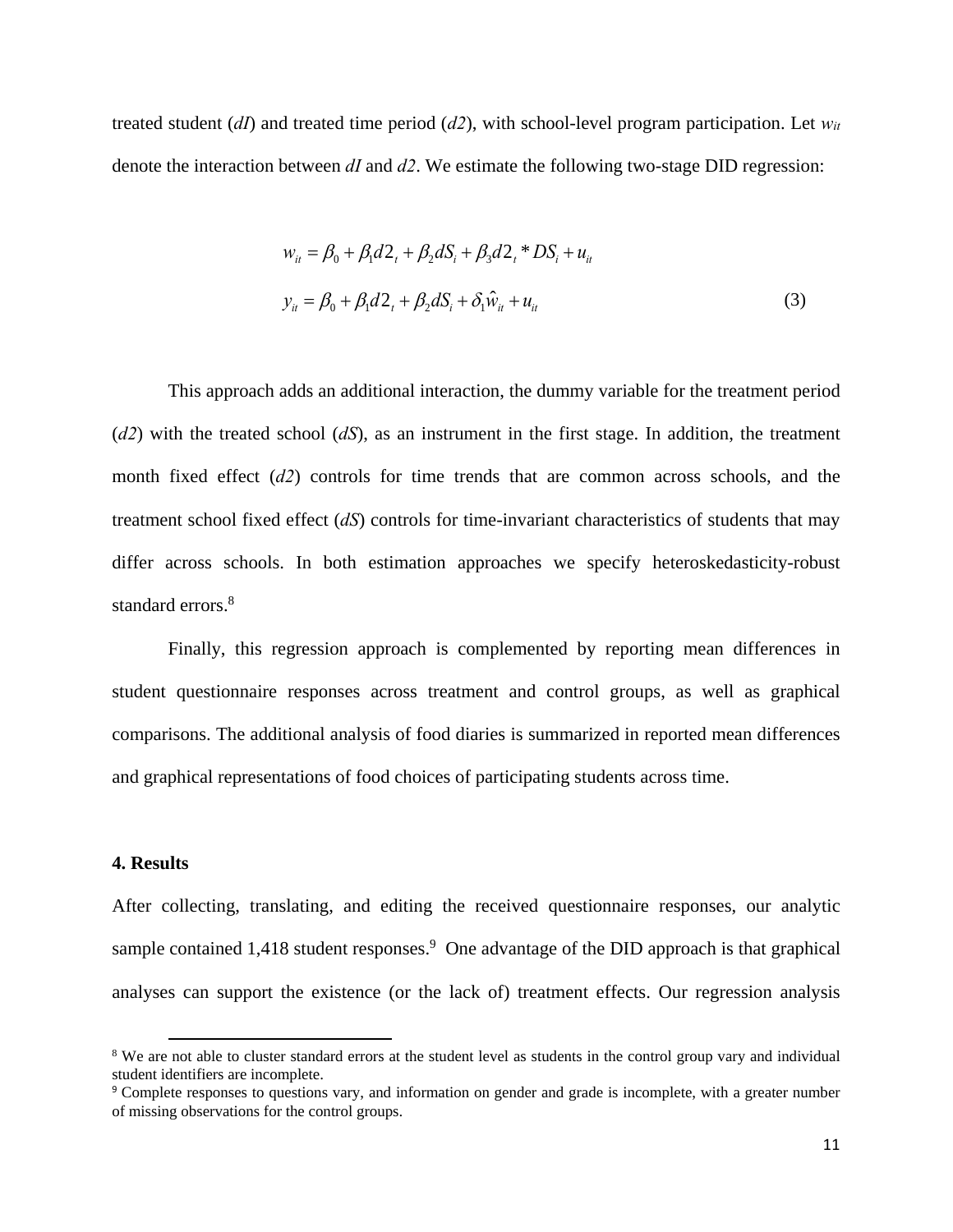focuses on questions 6 and 13, preferences for soft drinks (henceforth called soda) as compared to other drink options, and preferences for chips as compared to other food options.10 The rationale behind focusing on these two questions is that they ask about actual food choices, and that soda and chips are easily classified as less healthy among the available alternatives.<sup>11</sup>

In Figure 1, we take a first look at student responses to question 6 for Berioza School 3. The left panel records the frequency of student preferences for soda prior to, mid-point and post intervention for the within-school control group, while right panel records these preferences for students participating in the Food and Taste education. We observe a slight increase mid-point and then a decrease at the end. However, we also observe a decrease for the within-school control group in post-treatment period.<sup>12</sup> For the regression analysis, we defined the dependent variable, *yit*, as an indicator for soda preference (equaling one if students select soda, and zero otherwise). The distribution of student answers to question 13, corresponding to the liking of chips, is reported in Figure 2 for the Berioza School 3.13 Here, we see a clear shift in the distribution of answers towards liking chips less for program participants. It is not entirely clear what other food choice replaces the liking of chips, however. A graphical analysis of all other choices suggests an increased liking of apples, supported by the fact that apples are used in a number of taste tests and exercises throughout the lessons. In addition, participating students seem to like meat slightly more after the program completion. This might be a result of a lesson on making homemade sausages, a local Belarusian tradition.14

 <sup>10</sup> For the complete survey questions see the appendix.

<sup>&</sup>lt;sup>11</sup> While other questions such as question 1 and 9 also ask about actual food choices, they either group choices available in the cafeteria, or ask students what they do not like. Questions that measure potential changes in attitude and knowledge are included in the additional graphical analysis and summary statistics.

<sup>&</sup>lt;sup>12</sup> Only soda preferences are graphed here as these are our primary concern of interest.

<sup>&</sup>lt;sup>13</sup> This questions asks: From 1(best) to 6(worst), indicate which food do you like best, and gives students the following choices: chips, apples, soup, sauerkraut, ice cream, steak.<br><sup>14</sup> Graphs for other choices are not included here, as changes in distribution are less distinct. These additional graphs

are available upon request from the authors.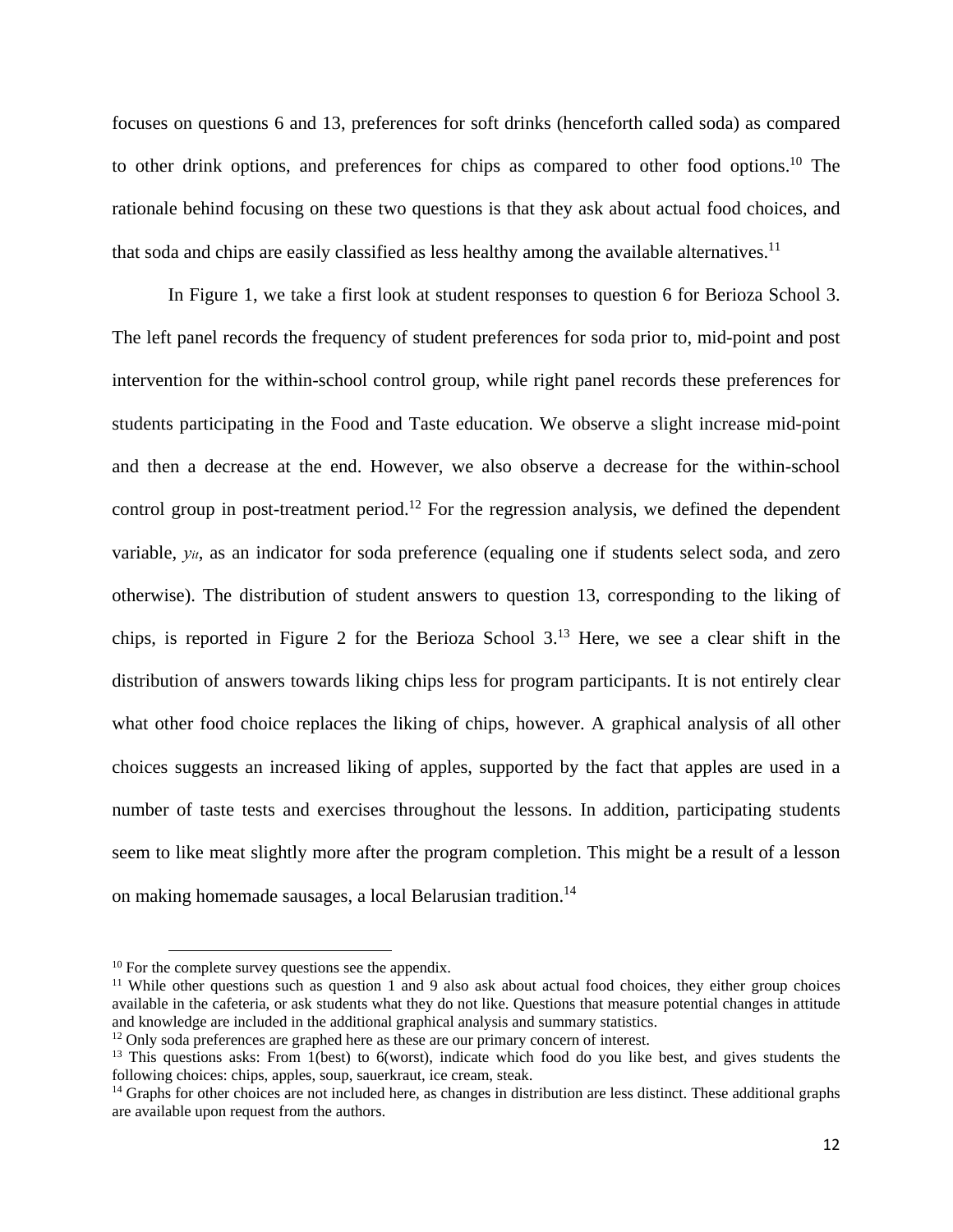The econometric analysis focuses on these two questionnaire questions as well. We start with a simple comparison of mean responses across treatment and control groups. Table 3 reports these simple comparisons of means and differences for responses to question 6, with regards to soda preferences. The differences next to intervention and control means capture the average differences across intervention and control group at given points in time, while the differences in the last row report the change in differences between these two groups (DID estimates). The reported comparisons of means are suggestive of an effect on soda preferences. In particular, in Berioza School 3 we observe an initial increase in soda preferences, and a drop back to almost the initial level at the end of the program for participating students. In comparison, the preference for soda increases for non-participating students over time, resulting in a DID decrease of soda preferences by 8.1% for the students participating in the program. For Berioza School 2, we see a more pronounced decrease in preferences by participants of 13.2%, but we also observe a less pronounced decrease for the control group, resulting in a double difference in means of about 8.7% in preferences for soda for the students participating in this school. Finally, for students in the non-participating Kobrin School, all of whom are untreated, we observe a slight 1.1% decrease of preferences for soda, from 17.9% to 16.8%.

Table 4 reports the mean responses and differences for question 13 with regards to chips. Again, the differences next to intervention and control means compare the two student groups at a given point in time, while the differences in the last row report the change in differences between these two groups (DID estimates). For the Berioza School 3, the mean difference of student preferences across intervention and control group at the beginning of the program is relatively small. While these preferences do not change much for the control group, for participating students, they move by more than one order of ranking, from a mean response of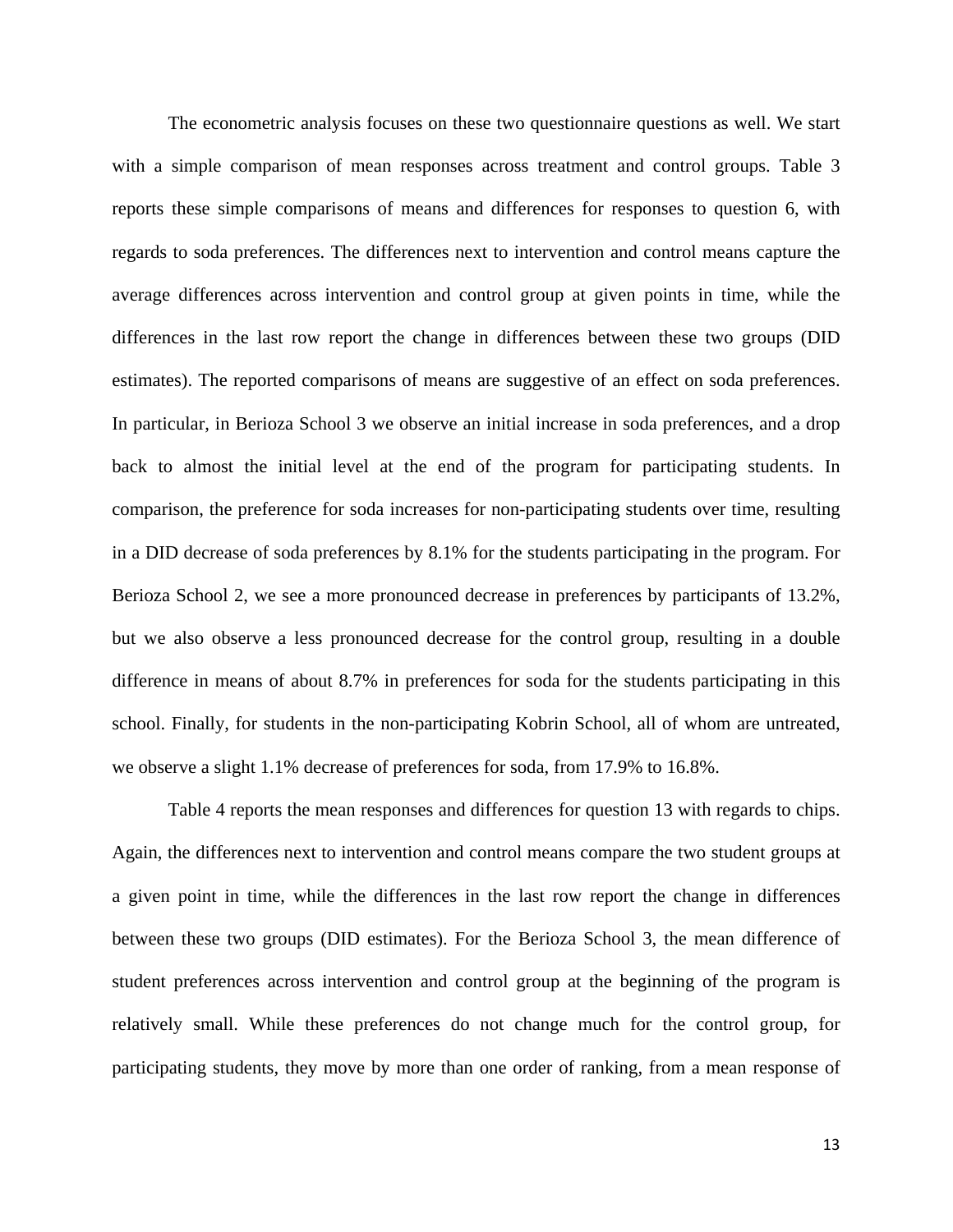3.4 to 4.7. This results in an overall double difference in means of about 1.2 indicating that participating students adjust their preferences by liking chips less by one order (on a scale from 1-6) on average post intervention. While participating students already seem to like chips somewhat less at the beginning of the program compared to the control group within Berioza School 2, we observe an adjustment of more than one order of ranking within the participation group over time (from 4.2 to 5.5), resulting in a mean DID response across groups of 0.9. For the Kobrin School we do not observe a significant increase or decrease in preferences for chips across time; the change is only 0.05.

Turning now to the panel regression econometric specification, Tables 5 and 6 report the corresponding regression estimates for questions 6 and 13, respectively. The first column reports the DID estimates within each school, while the second column adds the responses from the Kobrin School to estimate the instrumental variable approach specified in equation (3). Looking at soda first, in Table 5 we reproduce the Table 3 decrease of around 8% in soda preferences students participating in the program in the Berioza School 3, but this effect is not statistically significant. We do, however, observe that preferences overall for soda increase slightly over time (by 9.8%) for students in the Berioza school 3, and this increase is statistically significant at the 10% significance level. As we also observed an initial increase in preferences for soda in the graphical analysis, it might point to a potential compensation or adverse response, giving more weight to taste considerations rather than health considerations. Over a longer time horizon, and continuous participation in the program, some students might be more willing to incorporate the intervention's information and adjust their preferences. Alternatively, it might point to an influence that is independent of the program. However, we do not detect the same significant increase in the comparison across schools. In these comparisons, the decrease in soda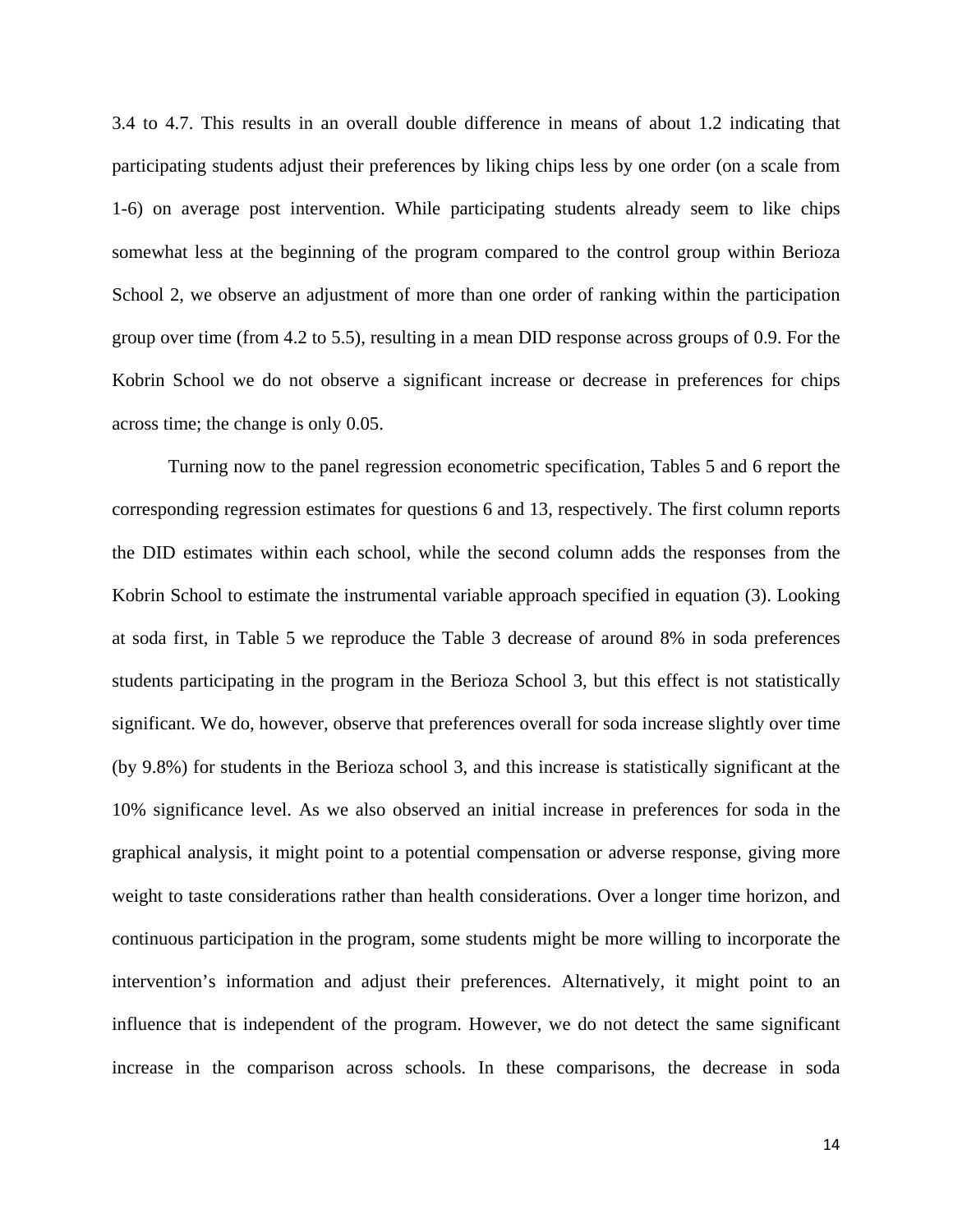preferences becomes more pronounced (16.4%), but is still insignificant. The results for Berioza School 2 follow a similar pattern.<sup>15</sup>

Table 6 reports the regression results for question 13 with regards to preferences for chips. Here we estimate a statistically significant shift in preferences of 1.2 units towards liking chips less for Berioza School 3 and 0.98 units for Berioza School 2 in the within-school comparisons. This effect increases for both schools in the across-school regressions. It is statistically significant in Berioza School 2, but only significant at the 10% level for Berioza School 3.<sup>16</sup> In both participating schools students adjusted their preferences for chips as a result of our educational intervention by about one order of ranking on average.

Turning now to the analysis of the student food diary entries, the results further support the questionnaire-based findings. Table 7 summarizes the frequency of observed food entries after translating and classifying all collected food diaries for a subset of participating students in one of the schools, Berioza School 3.17 While we initially focus on reported consumption of soda and chips to strengthen our regression analysis, we extend our investigation to other potentially healthy and unhealthy categories indicated in italics in Table 7. The selection of these categories

<sup>&</sup>lt;sup>15</sup> We further included gender and grade level (either as a continuous variable, or fixed effects) in alternative regression specifications. These regressions reproduced average treatment effects reported here. However, due to the missing number of observation (biased towards the control group) especially for gender, inclusion of these additional controls resulted in significantly fewer observations and dropping of some of our primary control variables such as treatment month and/or the interaction of the treatment month and treatment school. These results are not reported here.

<sup>&</sup>lt;sup>16</sup>This decrease in significance is expected as we are instrumenting program participation using the school indicator, a less precise measure than actual participation. These results are also robust to adding gender and grade level as additional controls in regression specifications not reported here.<br><sup>17</sup> While students were asked to record both their food choices and consumption of food and drinks brought form

home and in the cafeteria, our analysis exclusively focuses on items brought from home. The Cafeteria experienced a safety concern during our program period, resulting and students are offered very limited choices.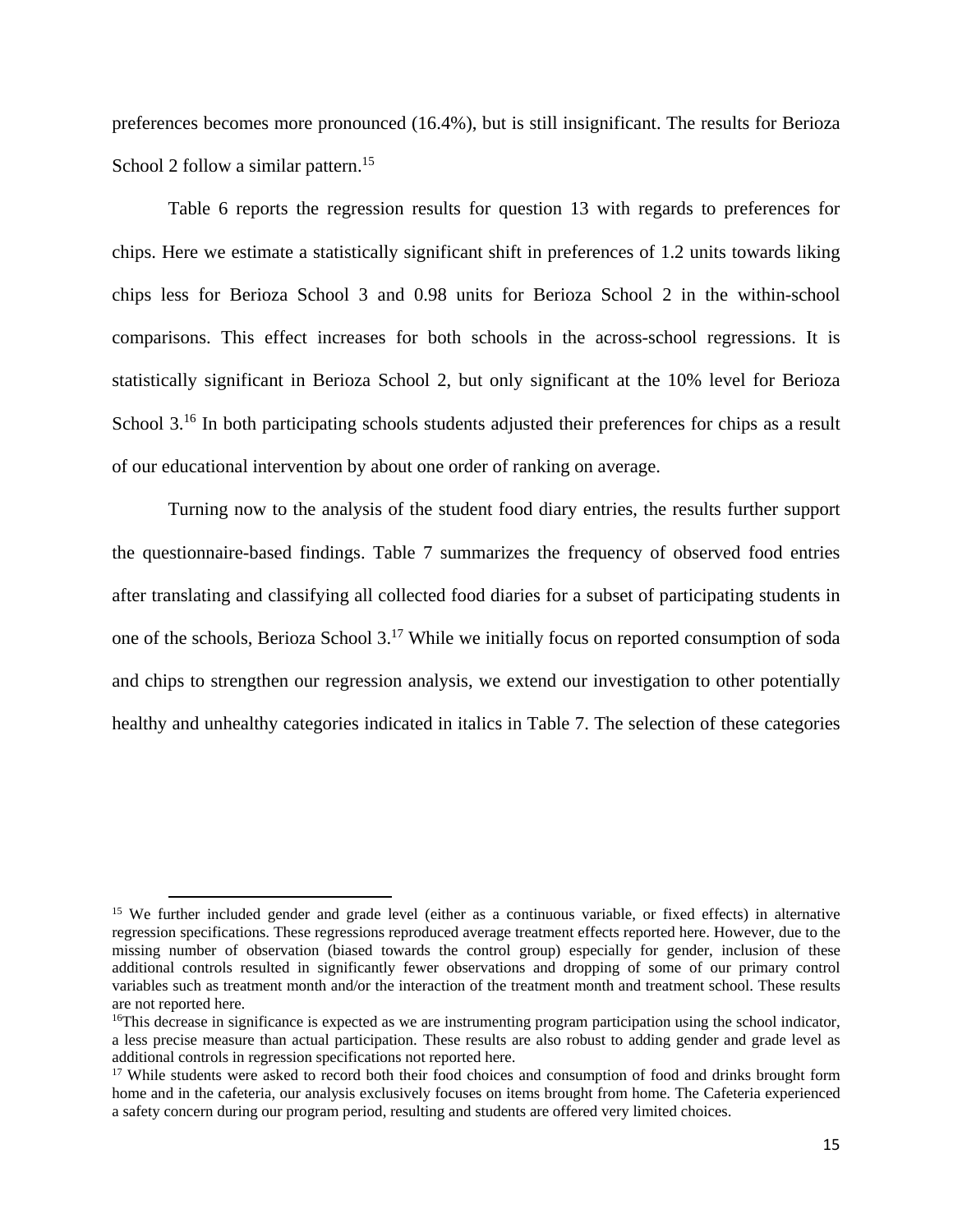was based on both the frequency of responses and the potential to clearly classify an entire category as unhealthy, such as sweets, or healthy, such as vegetables.<sup>18</sup>

Table 8 presents the comparisons of mean student entries by focusing on the beginning and end month of the program (March 2009 and May 2010). It compares the frequency of reported food items for 42 participating students and two random samples of 30 nonparticipating students each at the beginning and the end of the program.<sup>19</sup> At the beginning of the program, 8.0% of the entries corresponded to chips for the intervention group, while chips consumption was not reported at the end of the program. As students only report their food choices during school hours, soda consumption is very infrequently observed in general in this data. We therefore extend our analysis to other food items potentially high in sugar such as candy, sweets, and chocolate, and an aggregated unhealthy food category.

With the exception of fruit consumption, all reported mean differences trend in the expected direction. For the fruit category, we observe less frequent consumption at the end of the program. This declining trend is somewhat puzzling, but is observed both in the treatment and control group of students. It could be an indication of a substitution effect connected to the observed more frequent vegetable consumption.<sup>20</sup> When looking at the aggregated healthy food choices, we observe the expected increase in consumption frequencies once more. However, for all of the specific food choices as well as the aggregated categories, the control group exhibits

<sup>&</sup>lt;sup>18</sup> For a category like sandwich we are not able to distinguish between healthy and unhealthy options for instance. We did include the soup category, however and classify it as a healthy option. Soups such as Borscht are a traditional lunch or dinner option in the Belarusian culture.

<sup>&</sup>lt;sup>19</sup>We report the responses of the balanced sample of 42 students participating for the entire time period of the program.

 $20$  It is worth repeating that households in Belarus spend approximately half of their income on food. Fruits are relatively expensive in Belarus and considered somewhat of a treat, unless they are grown in the households own gardens. Usually, stored apples last through the winter, and storage runs out around March. In addition, the Belarusian currency underwent a devaluation in 2009, which might have resulted in additional constraints on food purchases and relatively more expensive goods. Finally, May 1<sup>st</sup> is a major holiday with big family celebrations such that households might be particularly income constrained during the month of May. All of these factors could have at least partially contributed to our observed reduction in fruit consumption.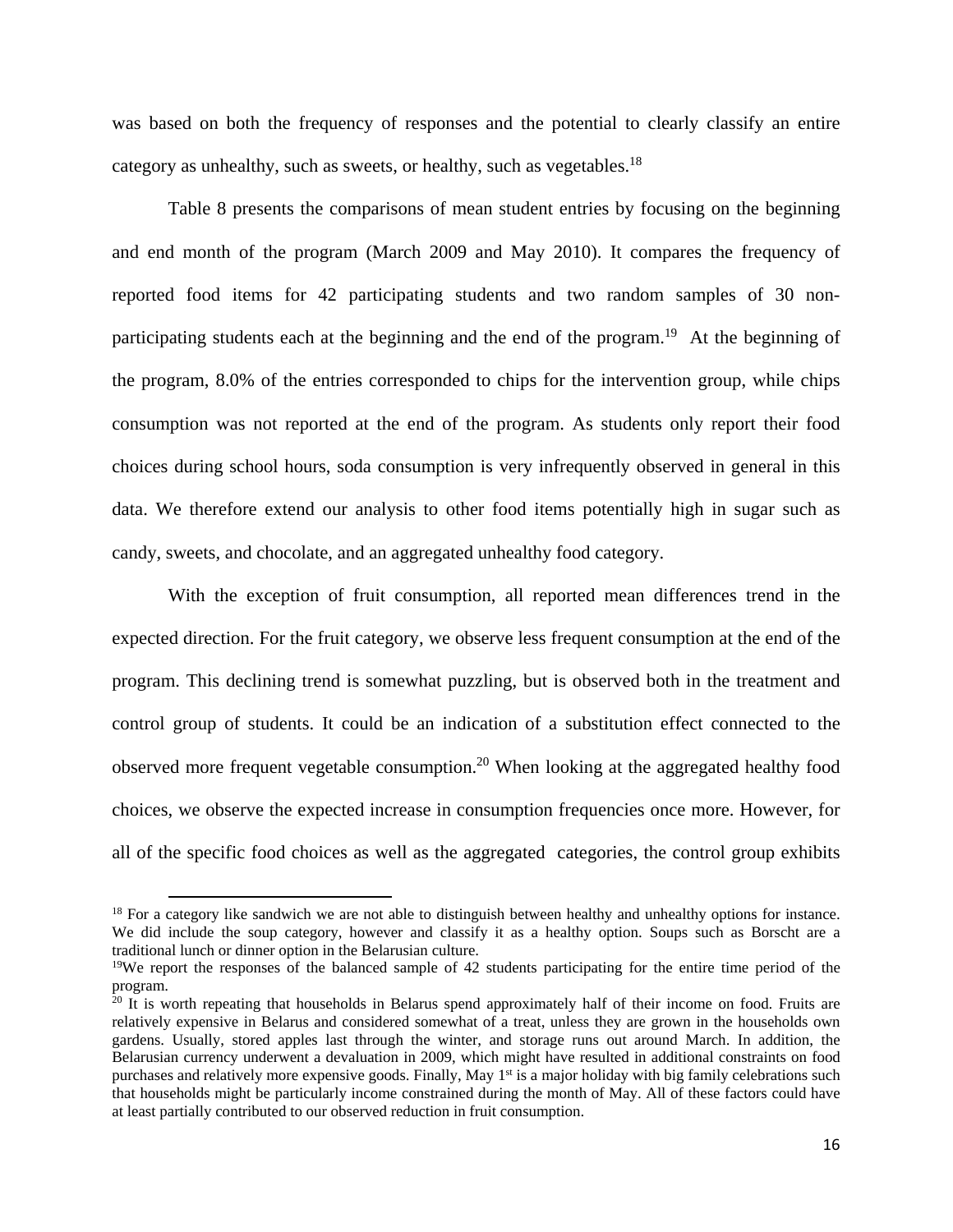the same trends, and the changes are more pronounced in all categories for this group, resulting in DID effects that go in the opposite direction. This might be due to the fact that the program was very popular at this school. The random sample of non-participating students may not serve as a good control group as these students might be influenced by spillover effects and response bias. The control students also reported their food choices without any supervision, and their entries are less detailed and thorough. A comparison of pre and post frequencies suggests higher frequencies of unhealthy and lower frequencies of healthy categories for this group as compared to the subsample of students participating in the program, while the direction of the post treatment response is reversed. Furthermore, contrary to the continuous entries over nine months for the participating students, these control students only recorded food choices for one month, and the samples do not consist of the same students at the beginning and the end of the program. This limitation in our study design might have affected our results, such that we focus on the participating students in our graphical analysis. We aggregate the number of responses within each category by student and month and graph changes in students' consumption patterns over time. Figures 3 aggregates student consumption of chips and vegetables for each month and graphs changes over time. Figure 4 and 5 also graph consumption of chips and vegetables for each student over time. Here, each panel represents the number of food diary entries that corresponded to chips or vegetables for one particular student over a 9 month period. These graphs suggest that students participating in the program decreased their chips consumption and increased their vegetable consumption significantly, both in the aggregate, as well as individually. They provide further support for our interpretation of the results from our questionnaire analysis. Students appear to have altered their food preferences away from less healthy towards healthier food choices due to the education program.<sup>21</sup>

 $21$  Due to the limited entries of soda consumption during school hours, we did not graph this category over time. The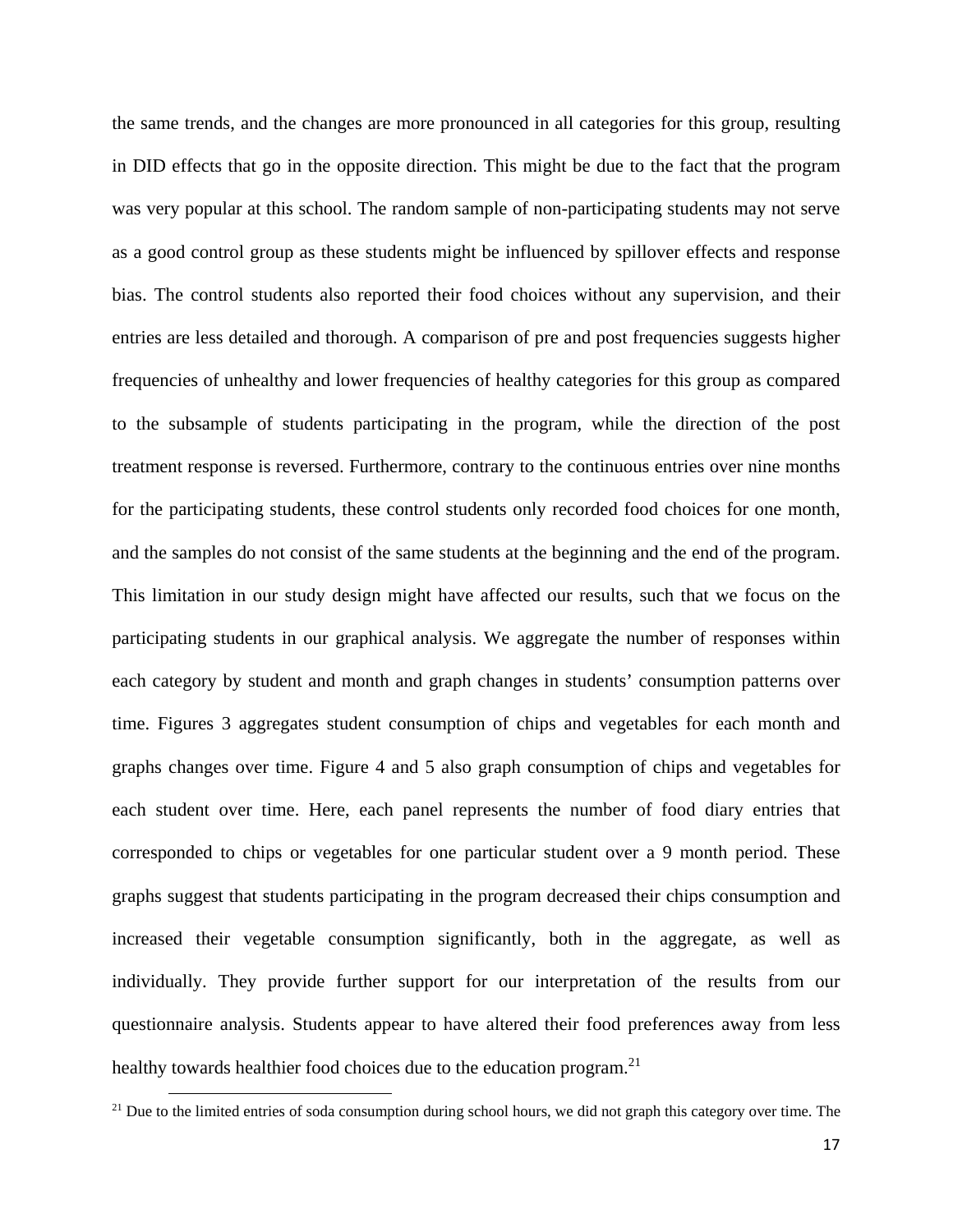Finally, we return to the analysis of the questionnaire responses to investigate potential changes in awareness, attitude, and involvement among participating students. Table 9 summarizes the mean differences in response to questions 7, 8 and 11. These questions address whether students perceive themselves as picky in their food choices and like to try new things. Question 11 asks whether they are involved food preparation at home. These comparisons of means suggest that participating students become more aware of the fact that they are picky eaters, are more likely to try new foods and drinks, and cook more often with their parents than students in the control group. In addition, Figure 6 illustrates changes in the likelihood of cooking with parents across all three possible responses ( $0 =$  never,  $1 =$  sometimes,  $2 =$  often) and further indicates a shift towards cooking with parents often for students participating in the lessons. We interpret these results as an indication of students increased interest and involvement in food preparation. Students also became slightly more aware of the fact that they are picky in their food choices, but do not seem to be more likely to try new foods as a result of the program. Peer pressure and exposure to some traditional foods in the Belarusian cuisine during the lessons might have resulted in a change in students' attitude towards certain foods, however. Figure 7 illustrates that student exposure to particular foods such as fish might have decreased their dislike of it. Meetings with fishermen, cooking demonstrations and preparation of dishes with local varieties, followed by taste tests might have reinforced this change in particular.

## **5. Conclusions**

Many aspects of our food system have been identified as driving factors in increased food production and consumption. Although each of these factors can potentially contribute to the

<u> 1989 - Johann Stein, marwolaethau a bhann an chomhair an chomhair an chomhair an chomhair an chomhair an chom</u>

remaining categories follow similar patterns illustrated by the chips and vegetable graphs presented here and are available upon request.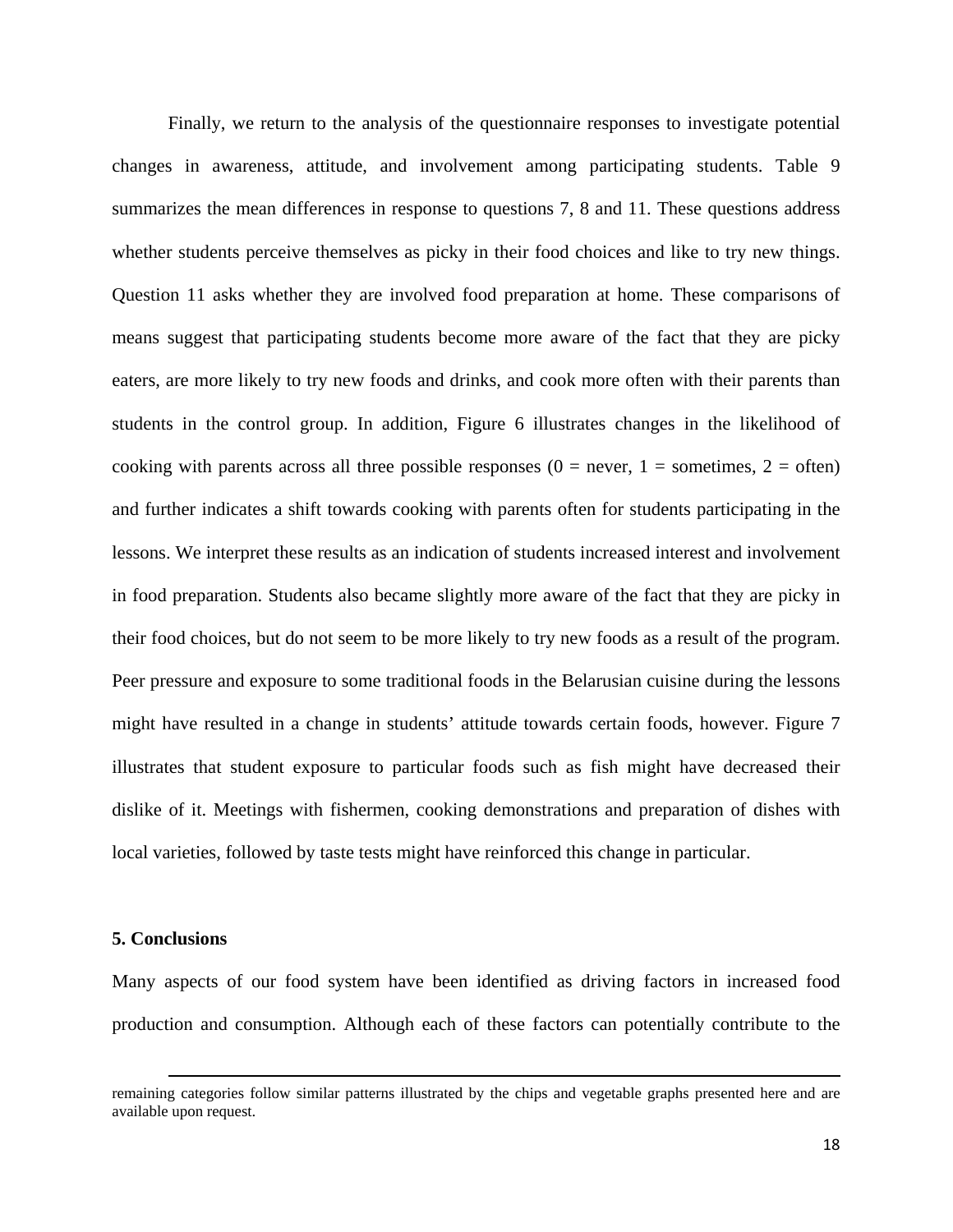obesity epidemic and global environmental problems, consumers that are educated and wellinformed about the interdependencies, nutritional characteristics, and environmental footprint of food products could potentially adjust their food preferences. This study investigates changes in student preferences and attitudes as a result of a comprehensive Taste and Food education curriculum implemented in a public school in Belarus. The program aimed at empowering students to make healthier and more sustainable food choices by studying the origin and production methods of local foods and natural ingredients, their quality characteristics, and social and economic importance within the Belarusian culture. In comparison to recent literature that focuses on an experimental approach targeting school cafeterias in order to promote healthier choices, or investigates the effects of more restrictive approaches such as banning of soft drinks from schools in quasi-experimental settings, this study focuses on the evaluation of the effects of an educational intervention.

Overall our results suggest that the educational intervention changed preferences away from unhealthy foods and affected attitude and awareness of healthier and more sustainable food choices. We find evidence for a significant adjustment with regards to preferences for chips for students participating in our program relative to the controls. While the adjustment in preferences for soda is not statistically significant in the panel regression analysis, the qualitative results presented here are suggestive of a change in preferences over time. Additional qualitative analyses are further consistent with our conclusion and can be summarized in statements such as: "I would rather buy a piece of fruit or juice instead of a soft drink" (student in intervention group) versus "You can have a party without Coca-Cola, but it will be boring" (student from the control group, see Smialkova 2010).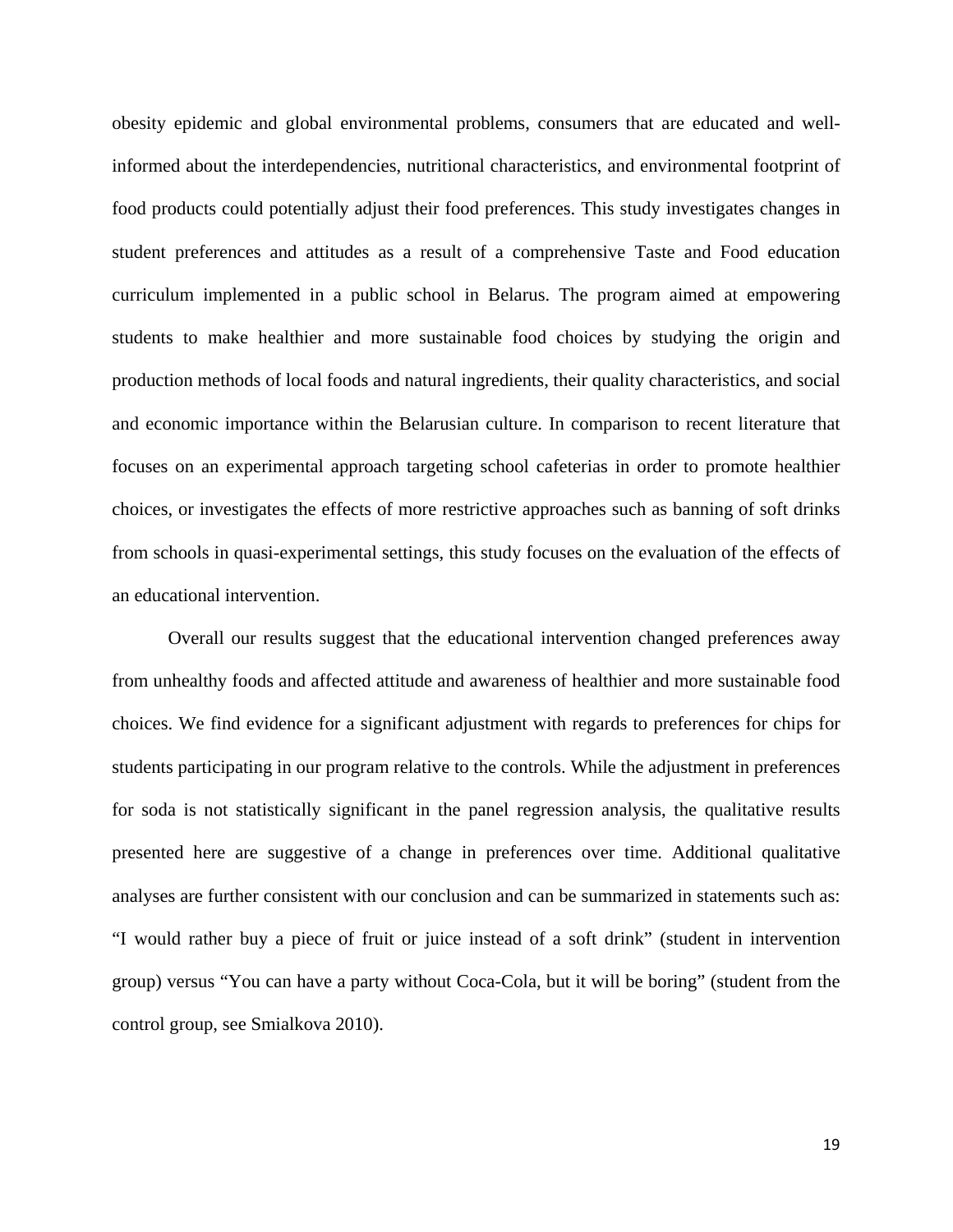The analysis of student choices documented in food diaries also highlights a potential shortcoming of our study design. While the trends for reported healthy and unhealthy foods go in the expected direction, we find that the students in the within-school control group exhibit even stronger reactions than participating students. We argue that the seemingly stronger effect in the control group may be due to a potentially stronger response bias for these students. The program was very popular with the students, and spaces were limited. We did not implement additional controls across schools for the food diary analysis, however, and thus we must interpret these results with caution.

Finally, we also find that students are slightly more aware about their perceptions and prejudices towards food, more involved in food preparation, and open-minded towards consumption of highlighted foods (such as fish) as a result of the program.

Our reported results also highlight the need for developing more rigorous evaluation techniques in future work. Our analyses were limited in scope and based on a small sample of students. Failure to detect significant changes for soda consumption might be due to the fact that the question included in the questionnaires did not address frequency of consumption, and reported soda consumption was very infrequent in the school environment. While data collection from within-school control groups was logistically attractive, relying on these controls may limit the statistical power of our design due to potential spillover effects and possible longer-term adjustments. In our case, the fact that non-participating students received less supervision in the data collection process, and the popularity of the program in combination with binding participation constraints, may have resulted in a stronger response bias for these students. Finally, all of our results reported here rely on stated preferences rather than revealed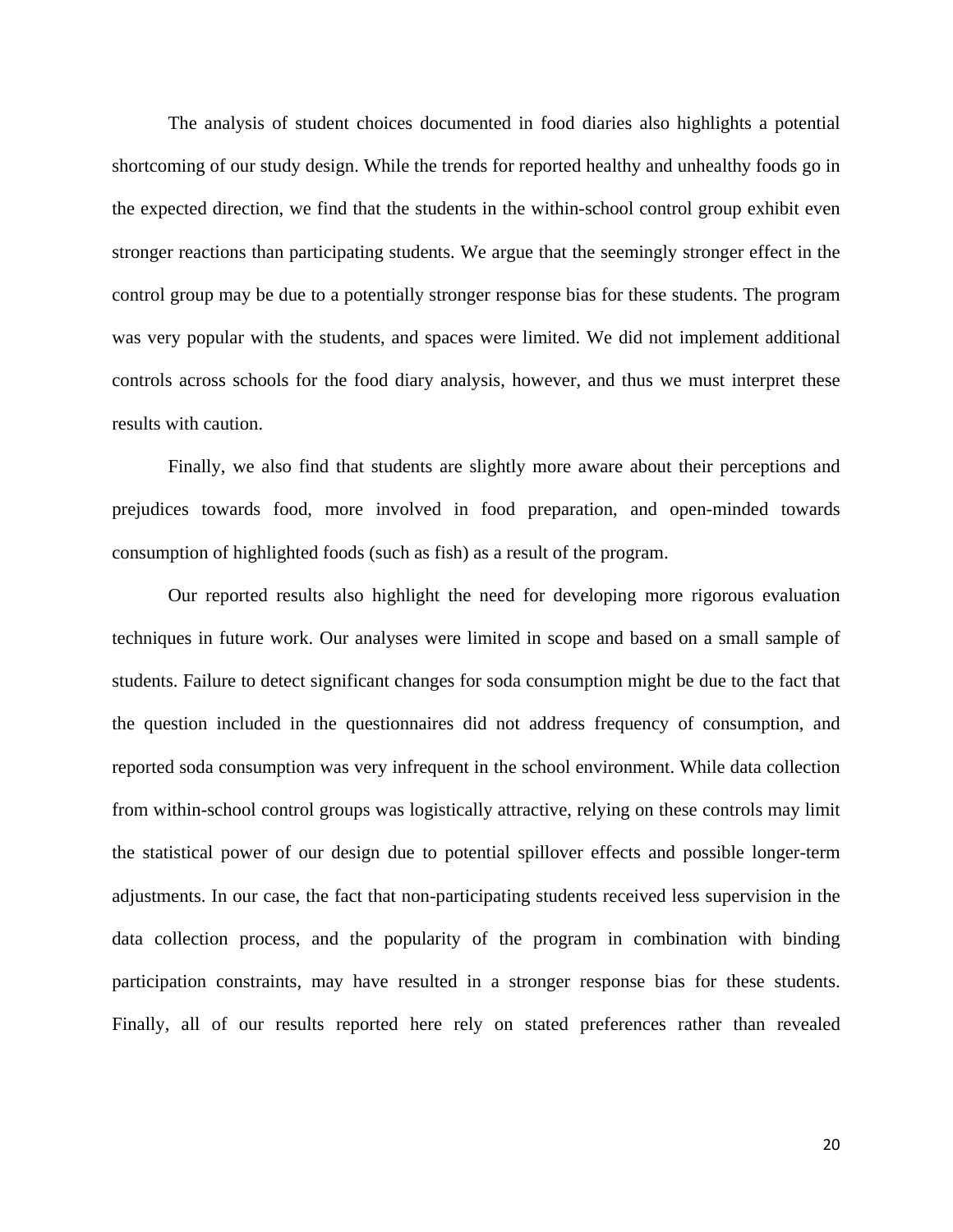preferences. In the future, actual choice experiments could be included in evaluation strategies as well.

In spite of these limitations, we believe that our analysis establishes changes in students' preferences as a result of the educational intervention and suggests that the magnitude of these effects is potentially sizable. For instance, we find a significant decrease in the liking of chips by one order magnitude on a scale from 1 to 6, a significant reduction of aggregate chip consumption, and a reduction by almost all participating students individually over the duration of the program. At the same time, reported vegetable consumption increases significantly. These findings are an important contribution to the attempts at quantifying the effects of comprehensive food education programs on behavior, and they add important evidence of the effectiveness of educational interventions to the existing literature. In working closely with similar food education programs rapidly being implemented in US schools, we hope to increase our sample size and strengthen our experimental design by incorporating elements previously employed in the cafeteria studies into our evaluation toolkit.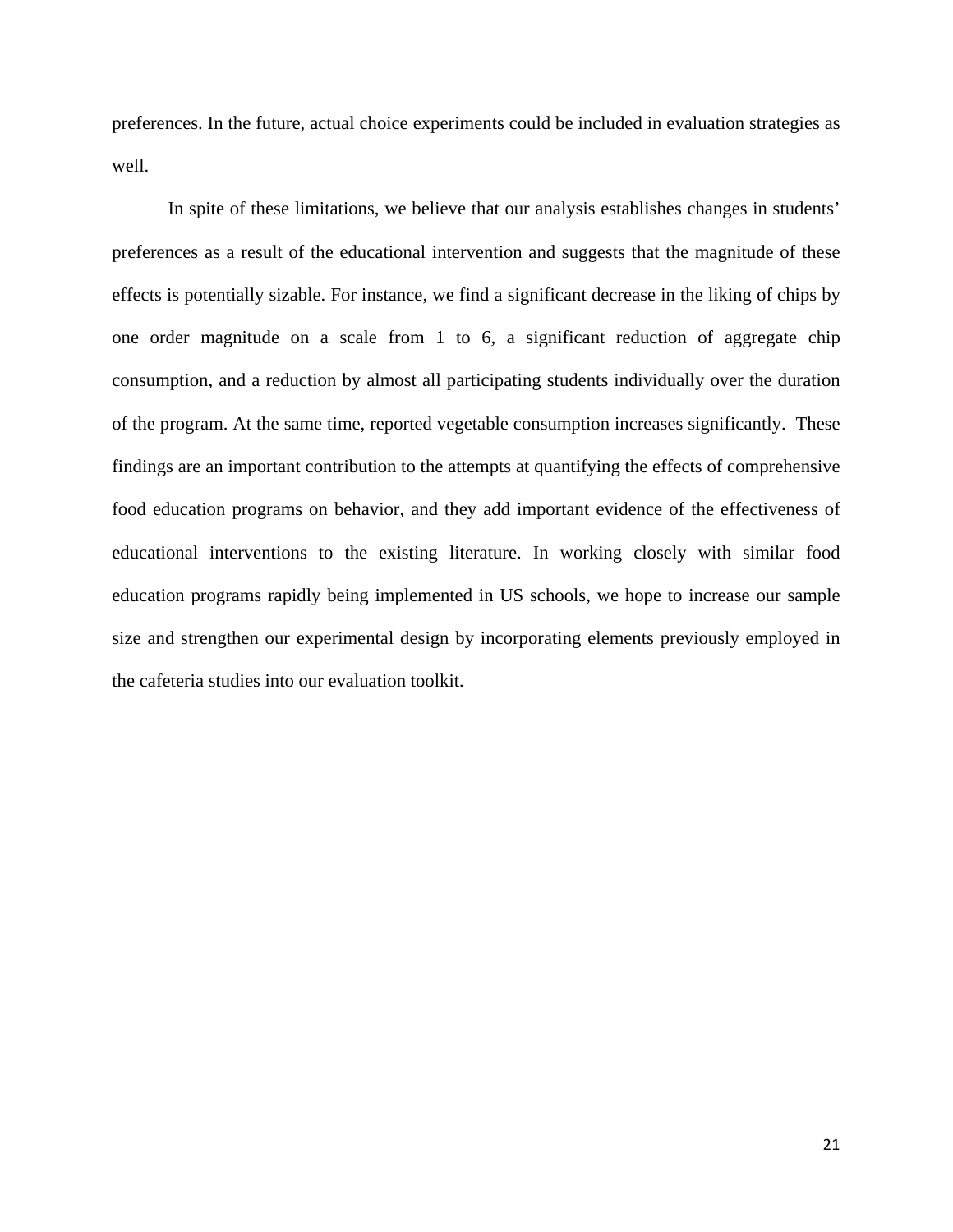## **References:**

- Andreyeva T., M. W. Long, and K. D. Brownell, 2010: The Impact of Food Prices on Consumption: A Systematic Review of Research on the Price Elasticity of Demand for Food. American Journal of Public Health (February): 216-222.
- Anzman-Frasca S., J.S. Savage, M.E. Marini, J.O. Fisher, and L.L. Birch, 2012: Repeated exposure and associative conditioning promote preschool children's liking of vegetables. *Appetite 58(2):* 543-53.
- Bertrand, M., E. Duflo, and S. Mullainathan, 2004: How much should we trust differences-indifferences estimates? *Quarterly Journal of Economics 119*: 249-275.
- Blanchette, L. and J. Brug, 2005: Determinants of fruit and vegetable consumption among 6-12 year-old children and effective interventions to increase consumption. *Journal of Human Nutrition and Dietetics 18*: 431–443.
- Centers for Disease Control and Prevention (CDC), 2011: School Health Guidelines to Promote Healthy Eating and Physical Activity. *MMWR,* 60 (No. RR-5).
- Chandon, P. and B. Wansink, 2011: Does marketing need to make us fat? A review and solutions *Nutrition reviews 70*: 571-593
- Chou, S.-Y., M. Grossman, and H. Saffer, 2004: An Economic Analysis of Adult Obesity: Results from the Behavioral Risk Factor Surveillance System. *Journal of Health Economics* 23(3): 565-87.
- Contento, I. R., S. S. Williams, J. L. Michela, and A. B. Franklin, 2006: Understanding the food choice process of adolescents in the context of family and friends. *Journal of Adolescent Health 38(5)*: 575-582.
- Croll. J. K., D. Neumark-Sztainer, and M. Story, 2001: Healthy Eating: What Does It Mean to Adolescents? *Journal of Nutrition Education 33(4)*: 193-198.
- Cutler, D. M., E. L. Glaeser and J. M. Shapiro, 2003. "Why Have Americans Become More Obese?" *Journal of Economic Perspectives 17(3)*: 93 – 118.
- Drewnowski, A., 1997: Taste preferences and food intake. *Annual Review of Nutrition 17*: 237– 53.
- Institutes of Medicine, 2012: *Accelerating progress in obesity prevention, Solving the weight of the nation*, eds. Dan Glickman, Lynn Parker, Leslie J. Sim, Heather Del Valle Cook, and Emily Ann Miller, Committee on Accelerating Progress in Obesity Prevention; Food and Nutrition Board. Washington D.C.: The National Academies Press.
- Heim, S., K. W. Bauer, J. Stang, and M. Ireland, 2011: Can a community-based intervention improve the home food environment? Parental perspective of the influence of the delicious and nutritious garden. *Journal of nutrition education and behavior 43(2)*: 130- 134.
- Huang, R. and K. Kiesel, 2012: Does Limiting Access to Soft Drinks in Schools Result in Compensation at Home? *European Review of Agricultural Economics 39 (5): 797-820.*
- Human Development Report, 2009. *UNDP Human Development Reports*. Available at: http://www.hdr.undp.org/en/statistics/ (Accessed January 2011).
- Imbens, G.W, 2004: Nonparametric Estimation of Average Treatment Effects under Exogeneity: A Review *The Review of Economics and Statistics 86*: 4-29.
- Imbens, G.W. and J. M. Wooldridge, 2009: Recent Developments in the Econometrics of Program Evaluation. *Journal of Economic Literature 47(1)*: 5-86.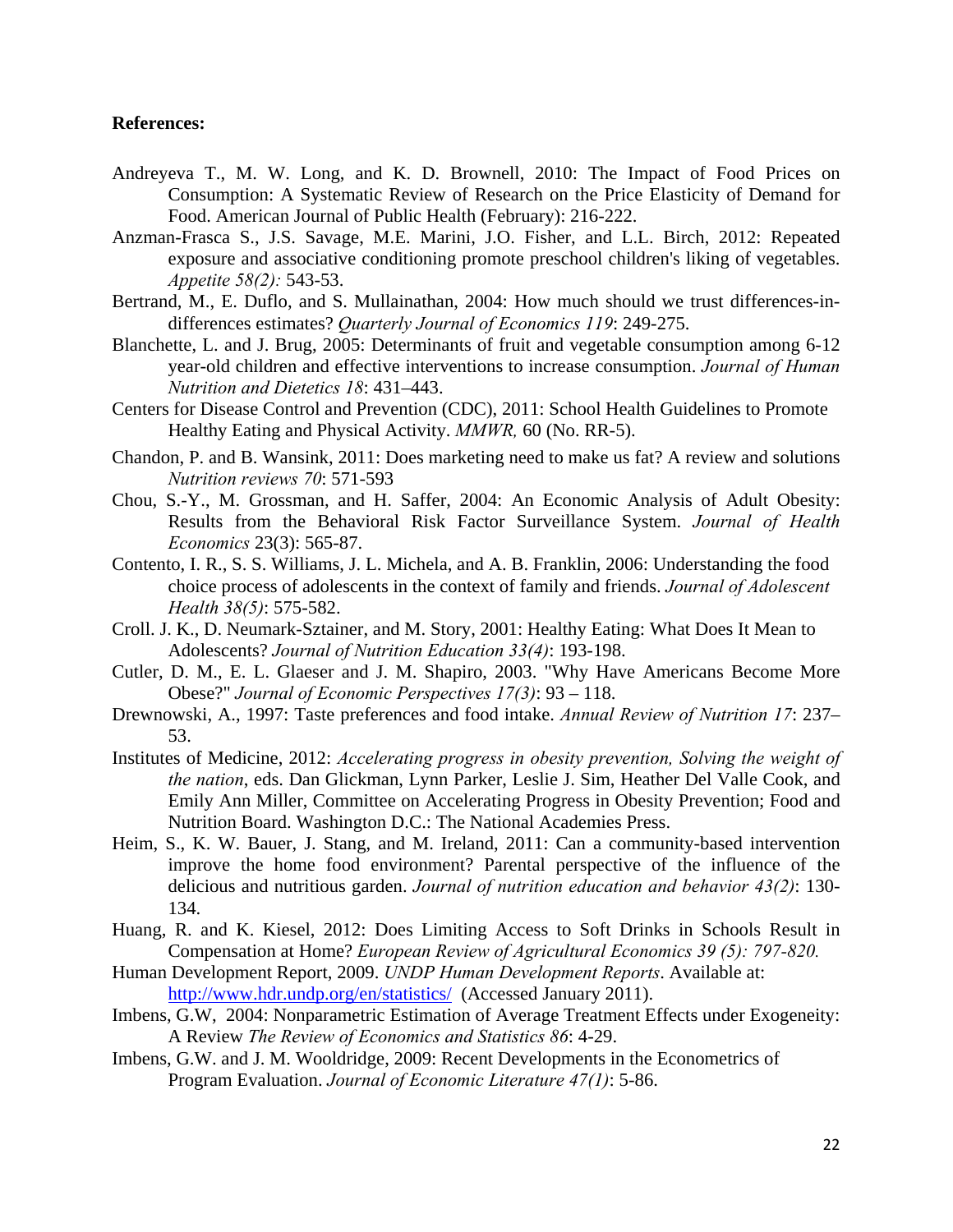- Kiesel K. and S. B. Villas-Boas. 2013: Can information costs affect consumer choice? Nutritional labels in a supermarket experiment. *International Journal of Industrial Organization 31(2)*: 153-163.
- Knai C., J. Pomerleau, K. Lock, and M. Mckee, 2006: Getting children to eat more fruit and vegetables: a systematic review. *Preventive Medicine* 42: 85-95.
- Meyer, B., 1995: Natural and Quasi-Experiments in Economics. *Journal of Business and Economic Statistics* 33: 151-161.
- Lang, T. and G. Rayner, 2007: Overcoming policy cacophony on obesity: an ecological public health framework for policymakers. *Obesity Reviews 8(1)*, 165–181.
- Rudd Center for Food Policy and Obesity, 2009: School Food: Opportunities for Improvement. Available at:

http://www.yaleruddcenter.org/resources/upload/docs/what/reports/RuddBriefSchoolFoo dPolicy2009.pdf (accessed January 2011)

- Slow Food, 2010: Journey to the Origins of Taste. Available at: http://multimedia.slowfood.com/index.php?method=multimedia&action=zoom&id=2811 2 (accessed January 2011)
- Smialkova, L. 2010: To the origins of taste: The impact of a school-based educational intervention on the food choices of children and adolescents in Belarus. Master's thesis submitted in Environment and Development King's College London. Available at: http://www.kcl.ac.uk/sspp/departments/geography/study/masters/dissertationsmialkova.p df
- Smith, T., 2004. The McDonald's Equilibrium: Advertising, Empty Calories, and the Endogenous Determination of Dietary Preferences. *Social Choice and Welfare 23(3)*: 383 – 413.
- Society of Actuaries, 2010: Obesity and its Relation to Mortality and Morbidity Costs. Available at: http://www.soa.org/research/research-projects/life-insurance/research-obesityrelation-mortality.aspx (accessed January 2011).
- UNEP, 2010: Assesing the Environmental Impacts of Consumption and Production: Priority Products and Materials. A Report of the Working Group on the Environmental Impacts of Products and Materials to the International Panel for Sustainable Resource Management. Available at :

http://www.unep.org/resourcepanel/documents/pdf/PriorityProductsAndMaterials\_Report \_Full.pdf (accessed January 2011)

- Wansink, B., 2004: Environmental Factors that Increase the Food Intake and Consumption Volume of Unknowing Consumers. *Annual Review of Nutrition,* 24: 455-479.
- Wansink, B. and K. van Ittersum, 2007: Portion Size Me: Downsizing Our Consumption Norms. Journal of the American Dietetic Association *107(7)*: 1103-1106.
- Wisdom, J. , J. S. Downs and G. Loewenstein, 2010: Promoting Healthy Choices: Information vs. Convenience *American Economic Journal: Applied Economics 2*:164-178.
- Woodward-Lopez, G., J. Kao, K. Kiesel, M. Lewis Miller, M. Boyle, S. Drago-Ferguson, E. Braff-Guajardo, P. Crawford. 2014. "Is scratch-cooking a cost-effective way to prepare healthy school meals with USDA Foods? *Journal of the Academy of Nutrition and Dietetics* (forthcoming).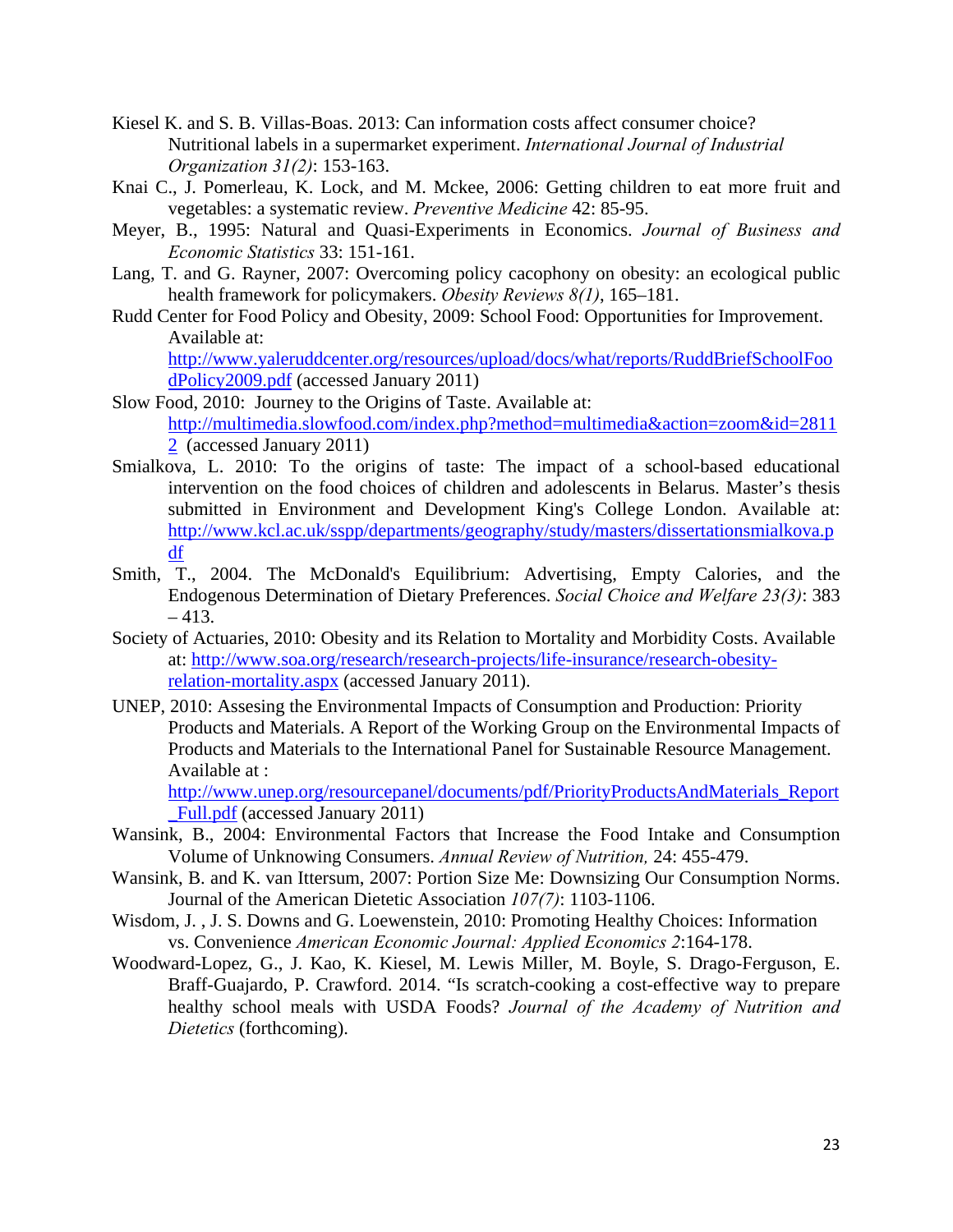|               | Taste and Food Education Lesson Plan (Berioza school 3) |  |  |  |  |  |
|---------------|---------------------------------------------------------|--|--|--|--|--|
| Lesson (week) | Title                                                   |  |  |  |  |  |
|               | Journey to the origins of taste                         |  |  |  |  |  |
|               | The orchestra of taste: recognition of basic tastes     |  |  |  |  |  |
| 3             | The eye plays its role!                                 |  |  |  |  |  |
| 4             | How's your nose?                                        |  |  |  |  |  |
|               | What kind of taste do you have?                         |  |  |  |  |  |
| 6             | Not just the hands!                                     |  |  |  |  |  |
|               | The ear wants some!                                     |  |  |  |  |  |

## Table 1: Taste and Food Education Lesson Plan

|                    | Taste and Food Education Lesson Plan (Berioza school 3)  |
|--------------------|----------------------------------------------------------|
| Lesson (week)<br>1 | Title<br>Journey to the origins of taste                 |
| $\overline{c}$     | The orchestra of taste: recognition of basic tastes      |
| 3                  |                                                          |
| $\overline{4}$     | The eye plays its role!                                  |
|                    | How's your nose?                                         |
| 5                  | What kind of taste do you have?                          |
| 6                  | Not just the hands!                                      |
| 7                  | The ear wants some!                                      |
| 8                  | Honey                                                    |
| 9                  | Tasting of three different types of apples and chocolate |
| 10                 | School garden                                            |
| 11                 | Cooking with a chef                                      |
| 12                 | School garden                                            |
| 13                 | Farm visit                                               |
| 14                 | Preparing a school snack                                 |
| 15                 | Cheese and dairy products                                |
| 16                 | Meeting with a fisherman                                 |
| 17                 | School garden                                            |
| 18                 | Food vocabulary                                          |
| 19                 | Meeting with a journalist                                |
| 20                 | Just like an orchestra                                   |
| 21                 | Video: "A sensory path"                                  |
| 22                 | Meeting with a farmer                                    |
| 23                 | Cooking: Belarussian food                                |
| 24                 | Compare the quality!                                     |
| 25                 | Preparing a salad                                        |
| 26                 | Journey to the origins of taste                          |
| 27                 | Let's bake!                                              |
| 28                 | Home-made or industrial?                                 |
| 29                 | Cooking competition                                      |
| 30                 | Film: "Supersize me"                                     |
| 31                 | 31 Beetroot tasting                                      |
| 32                 | Colour and food                                          |
| 33                 | Vitamins                                                 |
| 34                 | Hearing                                                  |
| 35                 | Cooking with potatoes                                    |
| 36                 | Rosson infusions and wild fruit project                  |
| 37                 | How to choose at the supermarket?                        |
| 38                 | Touch and smell                                          |
| 39                 | Nutritional value of food                                |
| 40                 | End of the journey to the origins of taste               |

Note: Lesson plan was provided by Slowfood and is based on their curriculum "To the Origins of Taste".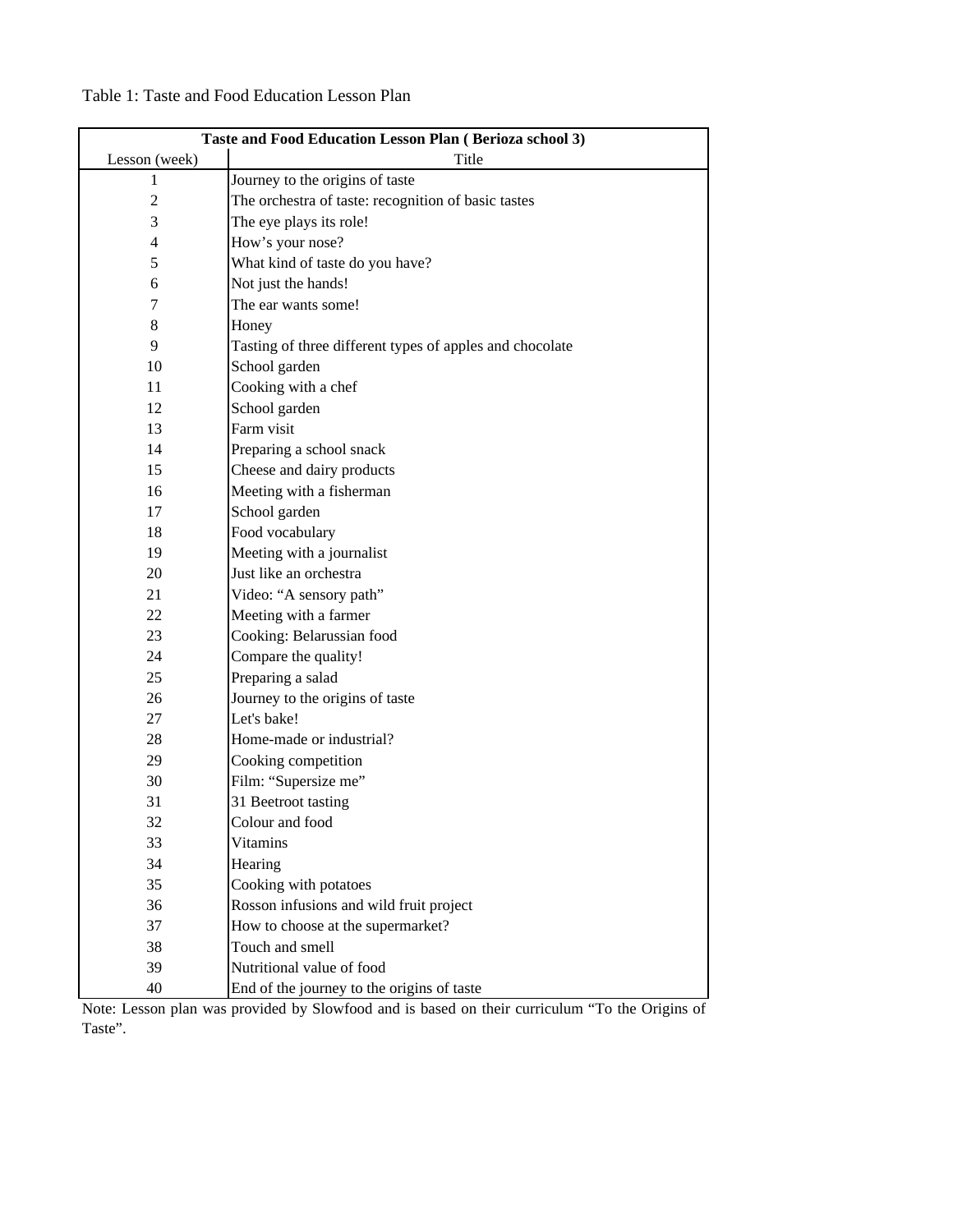|  |  | Table 2: Summary of questionnaires distributed and collected |  |
|--|--|--------------------------------------------------------------|--|
|  |  |                                                              |  |

|                  | Number of student questionnaire responses (seperated by control and treatment groups) |               |               |  |                |          |  |  |
|------------------|---------------------------------------------------------------------------------------|---------------|---------------|--|----------------|----------|--|--|
| School           |                                                                                       | Pre-treatment | Mid-treatment |  | Post-treatment |          |  |  |
|                  |                                                                                       |               |               |  |                |          |  |  |
| Berioza school 3 | treatment                                                                             | 119           |               |  | 122            | 106      |  |  |
|                  |                                                                                       | 125           |               |  | 125            | 125      |  |  |
|                  | control                                                                               | 120           |               |  | 113            | 135      |  |  |
|                  |                                                                                       | 150           |               |  | 150            | 150      |  |  |
|                  |                                                                                       | Mar-09        |               |  | Sep-09         | $May-10$ |  |  |
| Berioza school 2 | treatment                                                                             |               | 49            |  | 52             | 52       |  |  |
|                  |                                                                                       |               | 52            |  | 52             | 52       |  |  |
|                  | control                                                                               | 150           | 119           |  | 123            | 121      |  |  |
|                  |                                                                                       | <i>200</i>    | 150           |  | 150            | 150      |  |  |
|                  |                                                                                       | Apr- $09$     | Sep-09        |  | $Jan-10$       | $May-10$ |  |  |
| Kobrin school    | control                                                                               | 117           |               |  |                | 95       |  |  |
|                  |                                                                                       | 150           |               |  |                | 150      |  |  |
|                  |                                                                                       | $May-09$      |               |  |                | $May-10$ |  |  |

Note: In Berioza school 3, 125 students participated in the extra-curricular Taste and Food education, in Berioza school 2, 52 students participated. The received quessionnaires at <sup>a</sup> given school and time are reported. The number in italics below indicates the number of questionnaires distributed.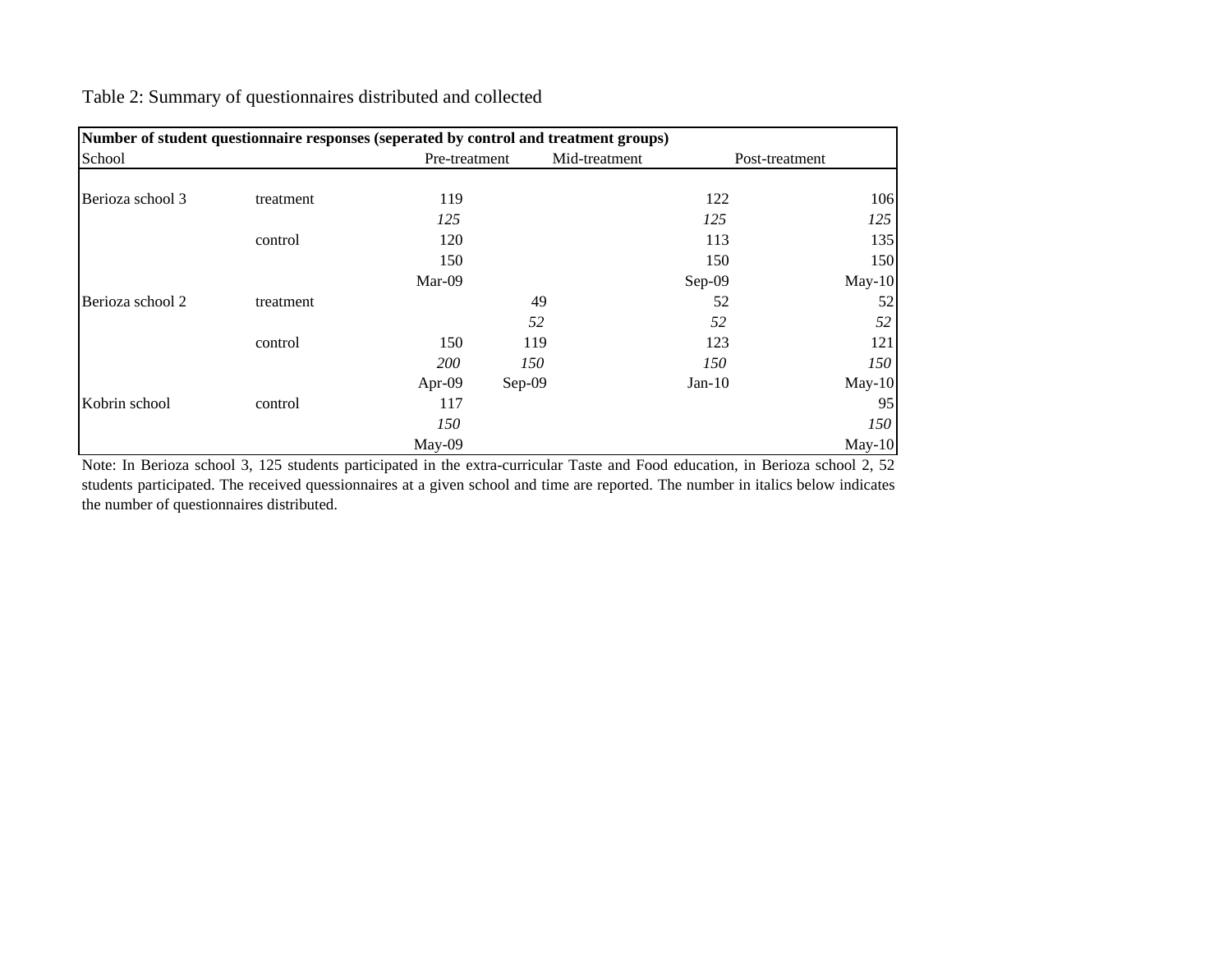| Descriptive statistics: intervention's effects on soda preferences                                                                 |                  |         |            |                  |         |            |               |  |
|------------------------------------------------------------------------------------------------------------------------------------|------------------|---------|------------|------------------|---------|------------|---------------|--|
| Question 6: When you are thirsty, what do you drink? (mean percentage of students including soda as one option into this response) |                  |         |            |                  |         |            |               |  |
|                                                                                                                                    | Berioza School 3 |         |            | Berioza school 2 |         |            | Kobrin school |  |
|                                                                                                                                    | intervention     | control | Difference | intervention     | control | Difference | control       |  |
| pre-intervention period                                                                                                            |                  |         |            |                  |         |            |               |  |
| (March 2009)                                                                                                                       | 0.143            | 0.117   | 0.026      |                  | 0.233   |            | 0.179         |  |
|                                                                                                                                    | 0.351            | 0.322   |            |                  | 0.424   |            | 0.385         |  |
|                                                                                                                                    | [119]            | $[120]$ |            |                  | $[150]$ |            | [117]         |  |
| (September 2009)                                                                                                                   |                  |         |            | 0.286            | 0.193   | 0.092      |               |  |
|                                                                                                                                    |                  |         |            | 0.456            | 0.397   |            |               |  |
|                                                                                                                                    |                  |         |            | 49               | 119     |            |               |  |
| intervention period                                                                                                                |                  |         |            |                  |         |            |               |  |
| (September 2009)                                                                                                                   | 0.230            | 0.186   | 0.044      |                  |         |            |               |  |
|                                                                                                                                    | 0.422            | 0.391   |            |                  |         |            |               |  |
|                                                                                                                                    | $[122]$          | [113]   |            |                  |         |            |               |  |
| post-intervention period                                                                                                           | 0.160            | 0.215   | $-0.054$   | 0.154            | 0.149   | 0.005      | 0.168         |  |
| (May 2010)                                                                                                                         | 0.369            | 0.412   |            | 0.364            | 0.357   |            | 0.376         |  |
|                                                                                                                                    | [106]            | [135]   |            | $[52]$           | $[121]$ |            | $[95]$        |  |
| Difference-in-Differences                                                                                                          |                  |         | 0.081      |                  |         | 0.087      |               |  |

Table 3: Comparison of means for student responses to question 6 focusing on soda

Note: The difference denotes the difference between the intervention and control group at <sup>a</sup> given time period, while the difference-indifferences compares preferences at the beginning and the end of the intervention. Standard deviations are denoted in italics and the number of responses is reported in square brackets.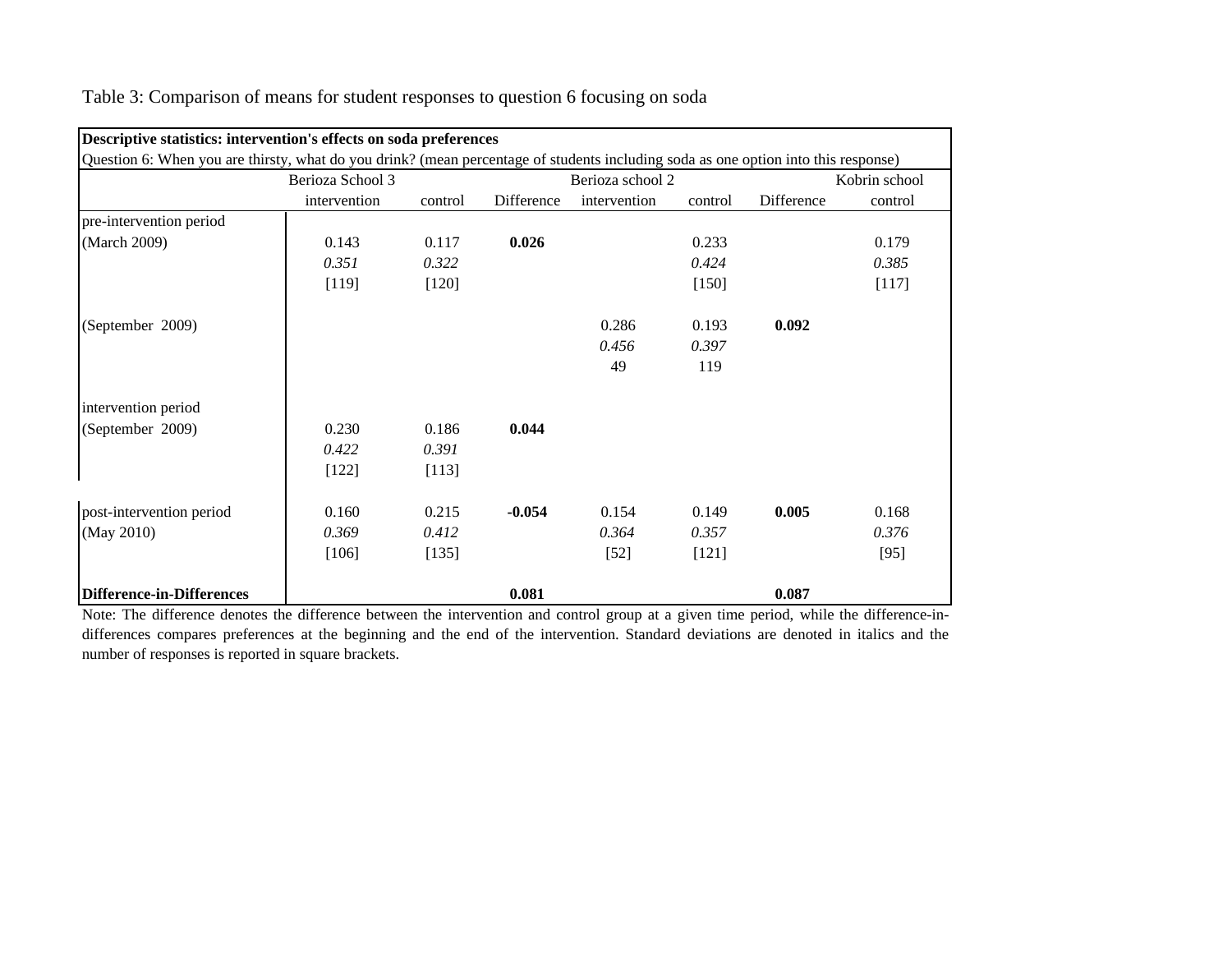|                                                                                                            | Descriptive statistics: average treatment effects for Chips |         |          |                  |         |          |               |  |  |
|------------------------------------------------------------------------------------------------------------|-------------------------------------------------------------|---------|----------|------------------|---------|----------|---------------|--|--|
| Question 13: From 1(best) to 6(worst), indicate what food you like best (mean student responses for chips) |                                                             |         |          |                  |         |          |               |  |  |
|                                                                                                            | Berioza School 3                                            |         |          | Berioza school 2 |         |          | Kobrin school |  |  |
|                                                                                                            | intervention                                                | control | Diff     | intervention     | control | Diff     | control       |  |  |
| pre-intervention period                                                                                    |                                                             |         |          |                  |         |          |               |  |  |
| (March 2009)                                                                                               | 3.430                                                       | 3.672   | $-0.242$ |                  | 3.555   |          | 3.876         |  |  |
|                                                                                                            | 1.869                                                       | 1.752   |          |                  | 1.742   |          | 1.867         |  |  |
|                                                                                                            | $[107]$                                                     | [119]   |          |                  | [146]   |          | [113]         |  |  |
| (September 2009)                                                                                           |                                                             |         |          | 4.245            | 3.410   | 0.835    |               |  |  |
|                                                                                                            |                                                             |         |          | 1.665            | 1.758   |          |               |  |  |
|                                                                                                            |                                                             |         |          | $[49]$           | [117]   |          |               |  |  |
| intervention period                                                                                        |                                                             |         |          |                  |         |          |               |  |  |
| (September 2009)                                                                                           | 4.221                                                       | 3.225   | 0.996    |                  |         |          |               |  |  |
|                                                                                                            | 1.756                                                       | 1.715   |          |                  |         |          |               |  |  |
|                                                                                                            | $[122]$                                                     | $[111]$ |          |                  |         |          |               |  |  |
| post-intervention period                                                                                   | 4.686                                                       | 3.729   | 0.956    | 5.462            | 3.729   | 1.907    | 3.922         |  |  |
| (May 2010)                                                                                                 | 1.476                                                       | 1.620   |          | 0.727            | 1.805   |          | 1.886         |  |  |
|                                                                                                            | [105]                                                       | [133]   |          | $[52]$           | $[118]$ |          | [90]          |  |  |
| <b>Difference-in-Differences</b>                                                                           |                                                             |         | $-1.199$ |                  |         | $-1.072$ |               |  |  |

Table 4: Comparison of means for student responses to question 13 focusing on chips

Note: The difference denotes the difference between the intervention and control group at <sup>a</sup> given time period, while the difference-in-differences compares these differences at the beginning and the end of the intervention. Standard deviations are denoted in italics and the number of responses is reported in square brackets.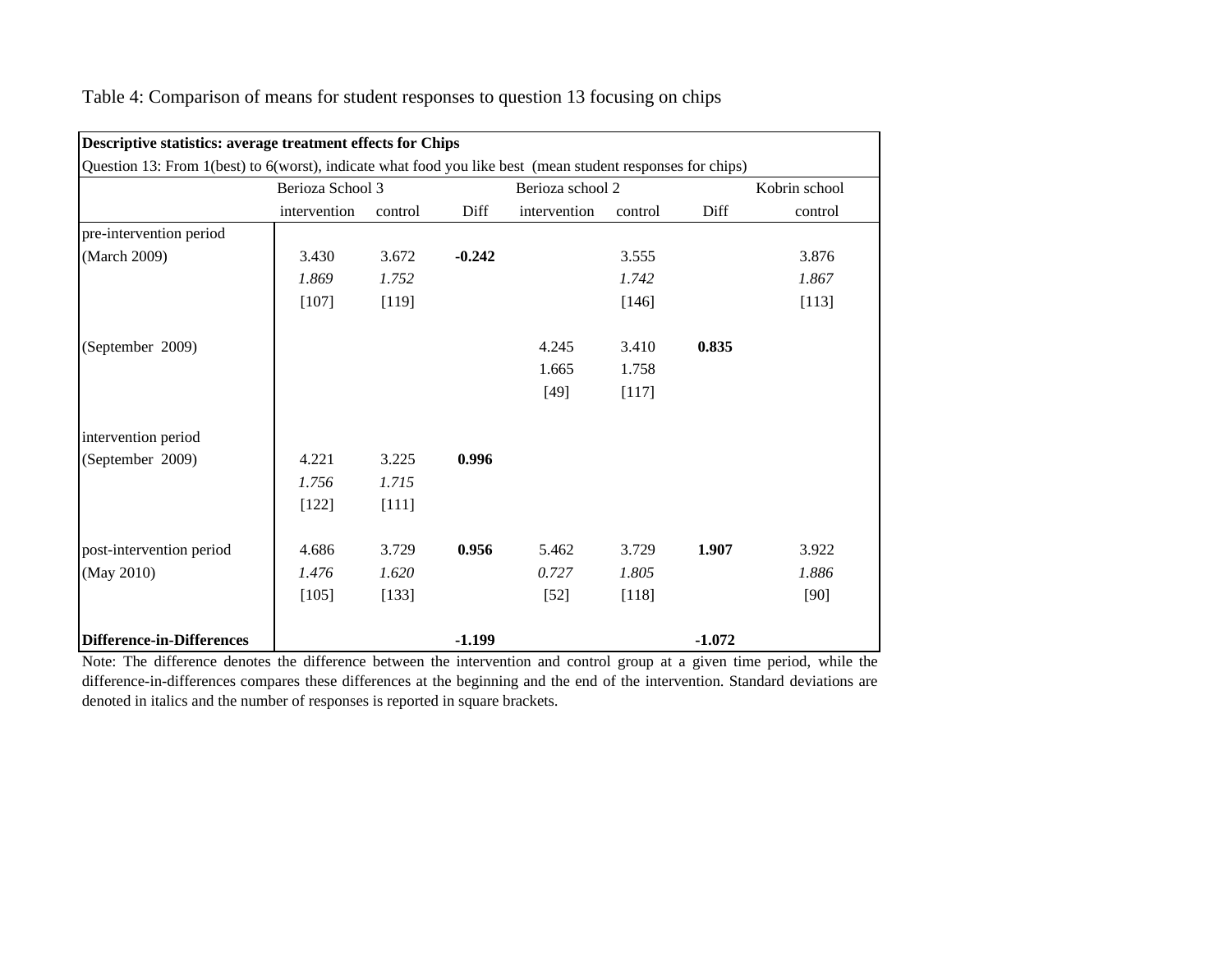| Regression results for difference-in-difference within and across schools                |               |                |               |                |  |  |  |  |  |
|------------------------------------------------------------------------------------------|---------------|----------------|---------------|----------------|--|--|--|--|--|
| Dependent variable: percentage of students reporting to drink soda when they are thirsty |               |                |               |                |  |  |  |  |  |
| Berioza school 3<br>Berioza school 2<br>independent variable                             |               |                |               |                |  |  |  |  |  |
|                                                                                          | within school | across schools | within school | across schools |  |  |  |  |  |
| treatment effect                                                                         | $-0.081$      | $-0.164$       | $-0.065$      | $-0.216$       |  |  |  |  |  |
| (interaction term)                                                                       | 0.067         | 0.142          | 0.041         | 0.213          |  |  |  |  |  |
| treatment month                                                                          | $0.098*$      | $-0.011$       | $-0.067$      | $-0.011$       |  |  |  |  |  |
|                                                                                          | 0.046         | 0.053          | 0.041         | 0.053          |  |  |  |  |  |
| treatment school                                                                         |               | $-0.050$       |               | $-0.047$       |  |  |  |  |  |
|                                                                                          |               | 0.042          |               | 0.043          |  |  |  |  |  |
| treatment students                                                                       | $-0.242$      |                | $0.070$ ***   |                |  |  |  |  |  |
|                                                                                          | 0.242         |                | 0.070         |                |  |  |  |  |  |
| constant                                                                                 | $0.117$ ***   | $0.179$ ***    | $0.216$ ***   | $0.179$ ***    |  |  |  |  |  |
|                                                                                          | 0.029         | 0.036          | 0.025         | 0.036          |  |  |  |  |  |
| number of observations                                                                   | 480           | 692            | 491           | 703            |  |  |  |  |  |

Table 5: Regression results for responses to question 6 focusing on soda

Note: The treatment effect denotes the interaction of students participating in the Taste and Food education and the final month of the program for the within school regressions. For the across school regressions, student participation interacted with the final month of the program is instrumented using the interaction of the final month of the progam and the participating school. The regessions were run separately for the two participating schools as the time frame and data collection for the program varied across schools. Single, double, and triple Asterisks (\*, \*\*, and \*\*\*) represen<sup>t</sup> significance at the 10%, 5%, and 1% level. Heteroskedasticity-robust standard errors are reported in italics.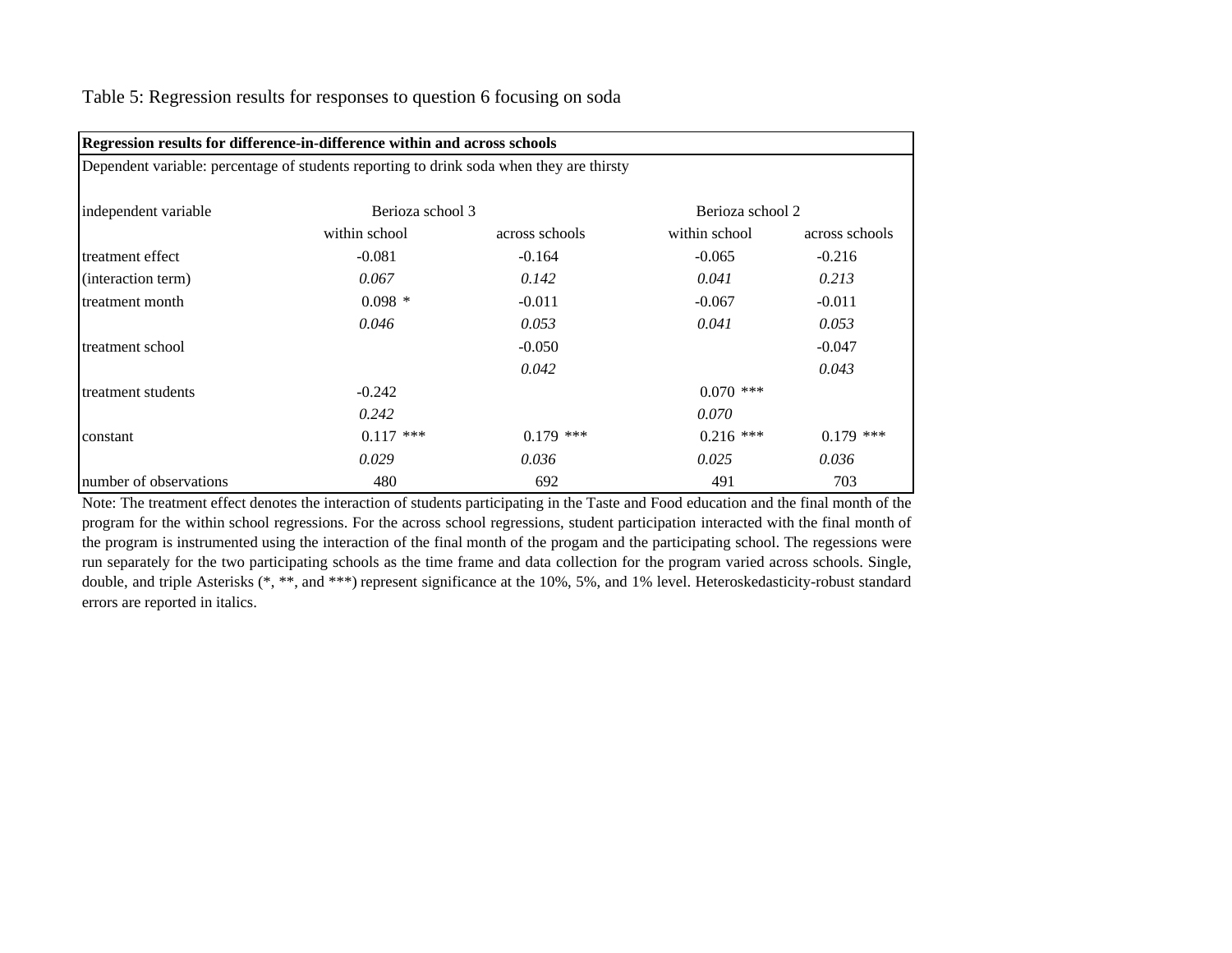| Regression results for difference-in-difference within and across schools |                  |                |                  |                |  |  |  |  |
|---------------------------------------------------------------------------|------------------|----------------|------------------|----------------|--|--|--|--|
| Dependent variable: ranking of liking of chips from 1 (best) to 6 (worst) |                  |                |                  |                |  |  |  |  |
| independent variable                                                      | Berioza school 3 |                | Berioza school 2 |                |  |  |  |  |
|                                                                           | within school    | across schools | within school    | across schools |  |  |  |  |
| treatment effect                                                          | $1.199$ ***      | $1.241*$       | $0.978$ ***      | $1.974$ **     |  |  |  |  |
| (interaction term)                                                        | 0.314            | 0.698          | 0.324            | 1.003          |  |  |  |  |
| treatment month                                                           | 0.057            | 0.046          | 0.046            | 0.046          |  |  |  |  |
|                                                                           | 0.213            | 0.265          | 0.265            | 0.265          |  |  |  |  |
| treatment school                                                          |                  | $-0.319$       |                  | $-0.267$       |  |  |  |  |
|                                                                           |                  | 0.175          |                  | 0.202          |  |  |  |  |
| treatment students                                                        | $-0.242$         |                | $0.754$ ***      |                |  |  |  |  |
|                                                                           | 0.242            |                | 0.260            |                |  |  |  |  |
| constant                                                                  | $3.672$ ***      | 3.876 ***      | $3.490$ ***      | $3.876$ ***    |  |  |  |  |
|                                                                           | 0.161            | 0.176          | 0.108            | 0.176          |  |  |  |  |
| number of observations                                                    | 464              | 667            | 482              | 685            |  |  |  |  |

Table 6: Regression results for responses to question 13 focusing on chips

Note: The treatment effect denotes the interaction of students participating in the food and taste education and the final month of the program for the within school regressions. For the across school regressions, student participation interacted with the final month of the program is instrumented using the interaction of the final month of the progam and the participating school. The regessions were run separately for the two participating schools as the time frame of the program and data collection for the program varied across schools. Single, double, and triple Asterisks (\*, \*\*, and \*\*\*) represen<sup>t</sup> significance at the 10%, 5%, and 1% level. Heteroskedasticity-robust standard errors are reported in italics.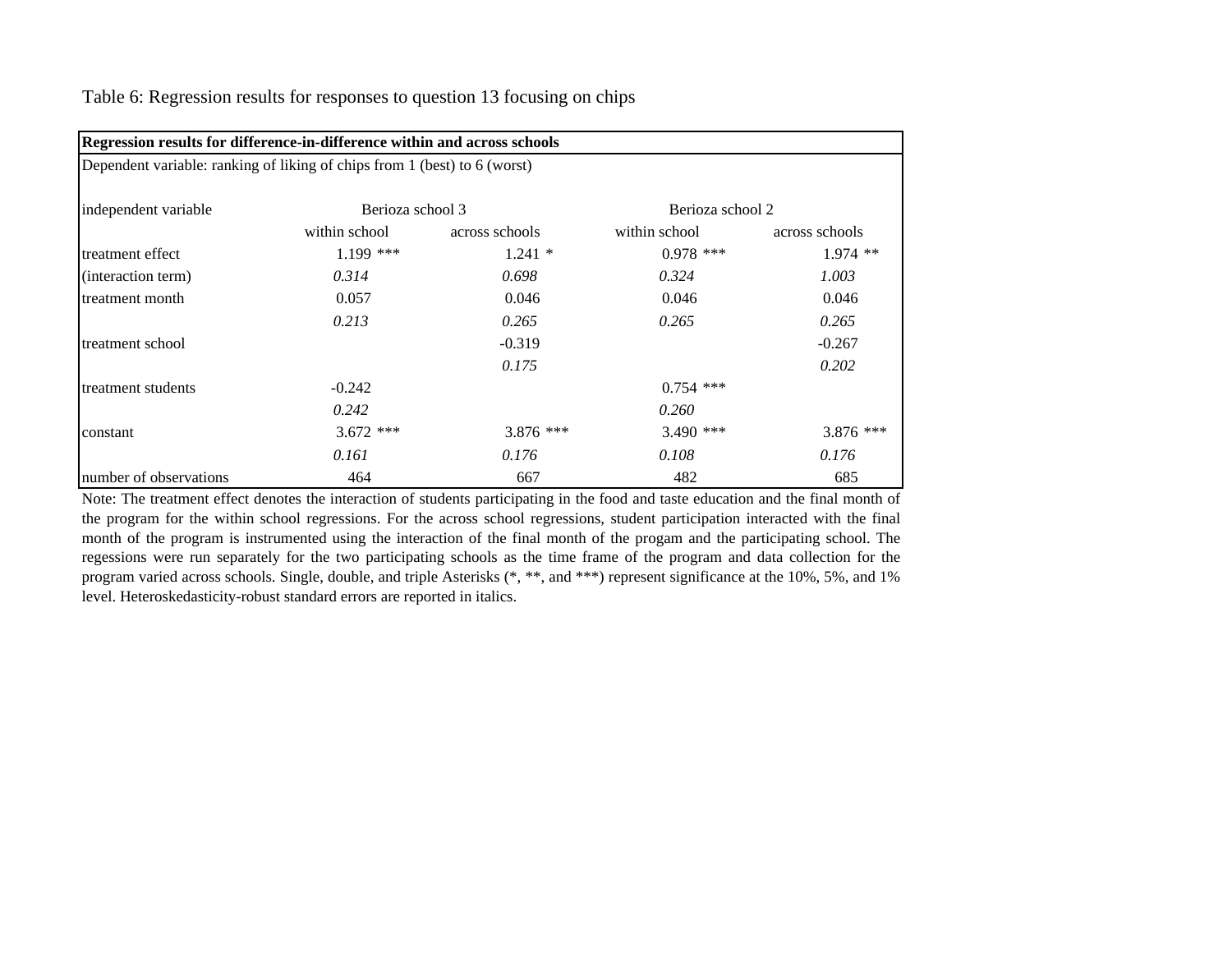| Table 7: List of coded food entries in food diaries |                   |       |  |  |  |  |
|-----------------------------------------------------|-------------------|-------|--|--|--|--|
|                                                     | Frequency Percent |       |  |  |  |  |
| <b>Entry (translated and coded)</b>                 |                   |       |  |  |  |  |
|                                                     |                   |       |  |  |  |  |
| <b>Bread</b>                                        | 1,079             | 4.61  |  |  |  |  |
| Candy                                               | 1,150             | 4.91  |  |  |  |  |
| Drinks (other)                                      | 4,691             | 20.04 |  |  |  |  |
| <b>Sweets</b>                                       | 3,476             | 14.85 |  |  |  |  |
| Fruit                                               | 2,275             | 9.72  |  |  |  |  |
| Meat                                                | 1,726             | 7.37  |  |  |  |  |
| Vegetable                                           | 1,499             | 6.4   |  |  |  |  |
| Sandwich                                            | 1,347             | 5.75  |  |  |  |  |
| Soup                                                | 979               | 4.18  |  |  |  |  |
| Cereal                                              | 817               | 3.49  |  |  |  |  |
| Chips                                               | 548               | 2.34  |  |  |  |  |
| Pancakes (Blini)                                    | 544               | 2.32  |  |  |  |  |
| Eggs                                                | 509               | 2.17  |  |  |  |  |
| Chocolate                                           | 475               | 2.03  |  |  |  |  |
| Macaroni                                            | 400               | 1.71  |  |  |  |  |
| Milk                                                | 355               | 1.52  |  |  |  |  |
| Sides and Misc.                                     | 317               | 1.35  |  |  |  |  |
| Preserves                                           | 228               | 0.97  |  |  |  |  |
| Rice                                                | 214               | 0.91  |  |  |  |  |
| Fish                                                | 187               | 0.8   |  |  |  |  |
| Dumpling                                            | 152               | 0.65  |  |  |  |  |
| Yogurt                                              | 116               | 0.5   |  |  |  |  |
| Kefir                                               | 85                | 0.36  |  |  |  |  |
| <b>Nuts</b>                                         | 81                | 0.35  |  |  |  |  |
| Potatos                                             | 65                | 0.28  |  |  |  |  |
| Pizza                                               | 54                | 0.23  |  |  |  |  |
| Soda                                                | 28                | 0.12  |  |  |  |  |
| <b>Snacks</b>                                       | $\tau$            | 0.03  |  |  |  |  |
| Tea                                                 | 6                 | 0.03  |  |  |  |  |
|                                                     |                   |       |  |  |  |  |

Note: These entries describe the entries brought from home recorded by students participating in the program. Entries in italics indicate entries examined closer and used to create healthy and unhealthy specifications. Other entries might have been recored more often, but are not easily classified as healthy or unhealthy, e.g. bread and cereal. In addition, soups are a very traditional food in Belarusian culture, and are classified as a healthy choice. \* these entries code otherwise not classified condiments and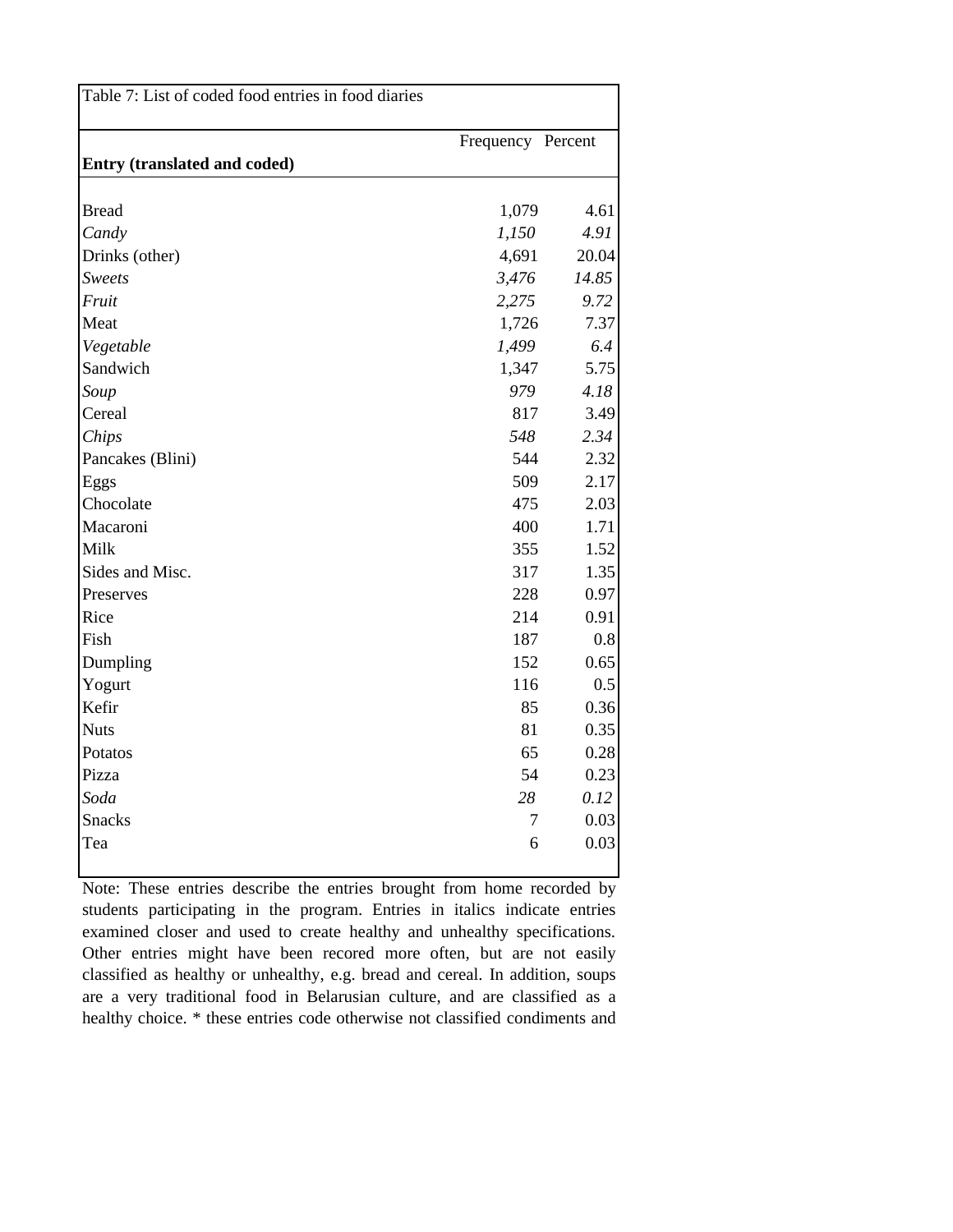#### Table 8: Comparison of means for student responses in food diaries (home)

| Descriptive statistics: average treatment effects |                     |                        |          |
|---------------------------------------------------|---------------------|------------------------|----------|
|                                                   |                     |                        |          |
| Soda                                              | intervention        | control                | DID      |
| pre-intervention period                           | 0.000               | 0.010                  |          |
| (March 2009)                                      | 0.000               | 0.098                  |          |
|                                                   | [1170, 42]          | [2603, 30]             |          |
| post-intervention period                          | 0.000               | 0.000                  |          |
| (May 2010)                                        | 0.000               | 0.000                  |          |
|                                                   | [2639, 42]          | [1347, 30]             |          |
| mean difference<br><b>Chips</b>                   | 0.000               | 0.010                  | $-0.010$ |
| pre-intervention period                           | 0.080               | 0.089                  |          |
| (March 2009)                                      | 0.092               | 0.2849831              |          |
|                                                   | [1170, 42]          | [2603, 30]             |          |
| post-intervention period                          | 0.000               | 0.000                  |          |
| (May 2010)                                        | 0.000               | 0.000                  |          |
|                                                   | [2639, 42]          | [1347, 30]             |          |
| mean difference                                   | 0.080               | 0.089                  | $-0.009$ |
| <b>Sweets</b>                                     |                     | 0.233                  |          |
| pre-intervention period<br>(March 2009)           | 0.209<br>0.406      | 0.2849831              |          |
|                                                   | [1170, 42]          | [2603, 30]             |          |
| post-intervention period                          | 0.102               | 0.070                  |          |
| (May 2010)                                        | 0.303               | 0.255                  |          |
|                                                   | [2639, 42]          | [1347, 30]             |          |
| mean difference                                   | 0.106               | 0.163                  | $-0.057$ |
| Unhealthy                                         |                     |                        |          |
| pre-intervention period                           | 0.423               | 0.541                  |          |
| (March 2009)                                      | 0.494               | 0.498419               |          |
|                                                   | [1170, 42]          | [2603, 30]             |          |
| post-intervention period                          | 0.124               | 0.093                  |          |
| May 2010                                          | 0.330<br>[2639, 42] | 0.291<br>[1347, 30]    |          |
| mean difference                                   | 0.299               | 0.448                  | $-0.149$ |
| Vegetables                                        |                     |                        |          |
| pre-intervention period                           | 0.015               | 0.008                  |          |
| (March 2009)                                      | 0.123               | 0.009                  |          |
|                                                   | [1170, 42]          | [2603, 30]             |          |
| post-intervention period                          | 0.097               | 0.157                  |          |
| (May 2010)                                        | 0.296               | 0.364                  |          |
|                                                   | [2639, 42]          | [1347, 30]             |          |
| mean difference                                   | $-0.081$            | $-0.149$               | 0.068    |
| Fruit                                             |                     |                        |          |
| pre-intervention period                           | 0.161               | 0.147                  |          |
| (March 2009)                                      | 0.367<br>[1170, 42] | 0.353928<br>[2603, 30] |          |
| post-intervention period                          | 0.047               | 0.007                  |          |
| (May 2010)                                        | 0.296               | 0.086                  |          |
|                                                   | [2639, 42]          | [1347, 30]             |          |
|                                                   | 0.114               | 0.139                  | -0.025   |
| Soup                                              |                     |                        |          |
| pre-intervention period                           | 0.009               | 0.003                  |          |
| (March 2009)                                      | 0.092               | 0.058711               |          |
|                                                   | [1170, 42]          | [2603, 30]             |          |
| post-intervention period                          | 0.059               | 0.102                  |          |
| (May 2010)                                        | 0.237               | 0.302                  |          |
|                                                   | [2639, 42]          | [1347, 30]             |          |
| mean difference<br><b>Healthy</b>                 | $-0.051$            | $-0.098$               | 0.047    |
| pre-intervention period                           | 0.185               | 0.158                  |          |
| (March 2009)                                      | 0.388               | 0.365073               |          |
|                                                   | [1170, 42]          | [2603, 30]             |          |
| post-intervention period                          | 0.203               | 0.267                  |          |
| (May 2010)                                        | 0.402               | 0.442                  |          |
|                                                   | [2639, 42]          | [1347, 30]             |          |
| mean difference                                   | $-0.018$            | $-0.108$               | 0.090    |

mean difference **1** -0.018 -0.108 **0.090**<br>Note: Mean responses or the percentage of student entries corredonding to a<br>specific food choice are reported for the students that participated throughout the entire program (intervention group) as well as the two random samples of non-participating students at the beginning and the end of the program (control group). The mean difference denotes the changes over time for each group. The difference-in-differences (DID) compares double differences across time and across groups. Standard deviations are denoted in italics, and the number of responses and students is reported in square brackets. The unhealthy category combines entries in the soda, chips, candy, sweets, chocolate category, while the<br>healthy category combines responses for fruit, vegetables, and soup. The soup<br>category was added as it can be viewed as a healthy option tha categorries is reported in Table 7.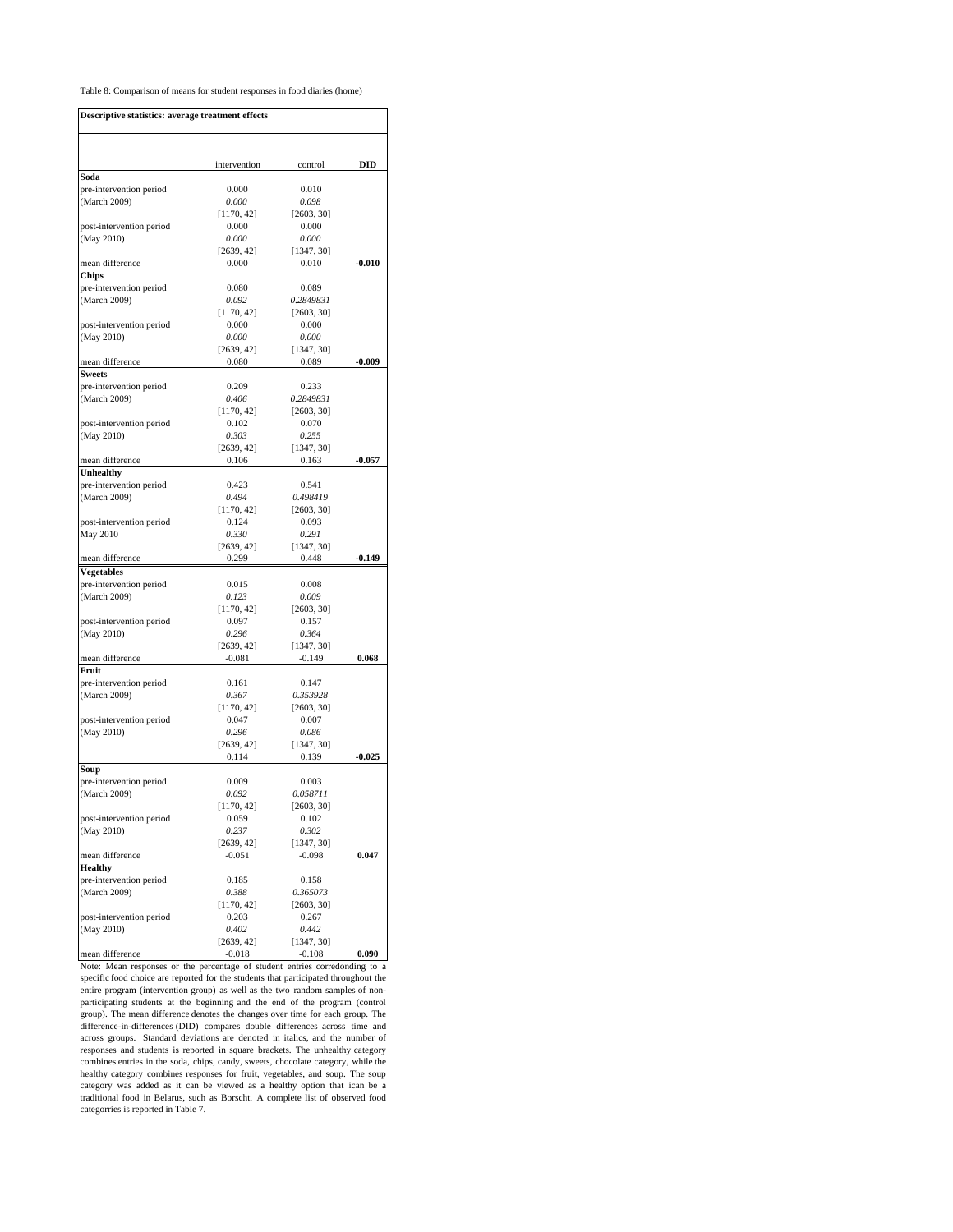#### Table 9: Comparison of means for student responses in additional questions

| Descriptive statistics: average treatment effects                          |                  |          |            |                  |          |            |               |
|----------------------------------------------------------------------------|------------------|----------|------------|------------------|----------|------------|---------------|
| Question 7: Are you a picky Eater ? (1=yes)                                |                  |          |            |                  |          |            |               |
|                                                                            | Berioza School 3 |          |            | Berioza school 2 |          |            | Kobrin school |
|                                                                            | intervention     | control  | <b>DID</b> | intervention     | control  | <b>DID</b> | control       |
|                                                                            |                  |          |            |                  |          |            |               |
| pre-intervention period                                                    | 0.868            | 0.808    |            |                  | 0.720    |            | 0.836         |
| (March 2009)                                                               | 0.340            | 0.395    |            |                  | 0.451    |            | 0.372         |
|                                                                            | [114]            | $[120]$  |            |                  | [150]    |            | [117]         |
| (September 2009)                                                           |                  |          |            | 0.776            | 0.771    |            |               |
|                                                                            |                  |          |            | 0.422            | 0.422    |            |               |
|                                                                            |                  |          |            | $[49]$           | [118]    |            |               |
| post-intervention period                                                   | 0.896            | 0.830    |            | 0.788            | 0.775    |            | 0.853         |
| (May 2010)                                                                 | 0.306            | 0.377    |            | 0.412            | 0.419    |            | 0.356         |
|                                                                            | [106]            | [135]    |            | $[52]$           | [120]    |            | $[95]$        |
| mean difference                                                            | $-0.028$         | $-0.021$ | $-0.007$   | $-0.013$         | $-0.004$ | $-0.009$   |               |
| Question 8: Do you like trying new foods/drinks? (1=yes)                   |                  |          |            |                  |          |            |               |
|                                                                            | Berioza School 3 |          |            | Berioza school 2 |          |            | Kobrin school |
|                                                                            | intervention     | control  | <b>DID</b> | intervention     | control  | <b>DID</b> | control       |
|                                                                            |                  |          |            |                  |          |            |               |
| pre-intervention period                                                    | 0.965            | 0.933    |            |                  | 0.913    |            | 0.829         |
| (March 2009)                                                               | 0.185            | 0.250    |            |                  | 0.282    |            | 0.378         |
|                                                                            | [114]            | $[120]$  |            |                  | [150]    |            | $[117]$       |
| (September 2009)                                                           |                  |          |            | 0.939            | 0.924    |            |               |
|                                                                            |                  |          |            | 0.242            | 0.266    |            |               |
|                                                                            |                  |          |            | $[49]$           | [119]    |            |               |
| post-intervention period                                                   | 0.953            | 0.919    |            | 0.962            | 0.899    |            | 0.853         |
| (May 2010)                                                                 | 0.213            | 0.275    |            | 0.194            | 0.302    |            | 0.356         |
|                                                                            | $[106]$          | [135]    |            | $[52]$           | $[120]$  |            | $[95]$        |
| mean difference                                                            | 0.012            | 0.015    | $-0.003$   | $-0.023$         | 0.025    | $-0.048$   |               |
| Question 11: Do you help your parents cook (0=never, 1=sometimes, 2=often) |                  |          |            |                  |          |            |               |
|                                                                            | Berioza School 3 |          |            | Berioza school 2 |          |            | Kobrin school |
|                                                                            | intervention     | control  | <b>DID</b> | intervention     | control  | <b>DID</b> | control       |
|                                                                            | 1.345            | 1.345    |            |                  | 1.223    |            | 1.412         |
| pre-intervention period<br>(March 2009)                                    | 0.514            | 0.574    |            |                  | 0.519    |            | 0.561         |
|                                                                            | [113]            |          |            |                  |          |            | [117]         |
|                                                                            |                  | $[120]$  |            |                  | $[148]$  |            |               |
| (September 2009)                                                           |                  |          |            | 1.224            | 1.288    |            |               |
|                                                                            |                  |          |            | 0.550            | 0.541    |            |               |
|                                                                            |                  |          |            | $[49]$           | [119]    |            |               |
| post-intervention period                                                   | 1.438            | 1.444    |            | 1.308            | 1.254    |            | 1.319         |
| (May 2010)                                                                 | 0.570            | 0.542    |            | 0.579            | 0.587    |            | 0.512         |
|                                                                            | [105]            | [135]    |            | $[52]$           | $[118]$  |            | [95]          |
| mean difference                                                            | $-0.093$         | $-0.100$ | 0.007      | $-0.083$         | 0.053    | $-0.137$   |               |

Note: The mean difference denotes the changes in the mean student respones over time for each group. The difference-in-differences (DID) compares double differences across time and across groups.Standard deviations are denoted in italics and the number of responses is reported in square brackets.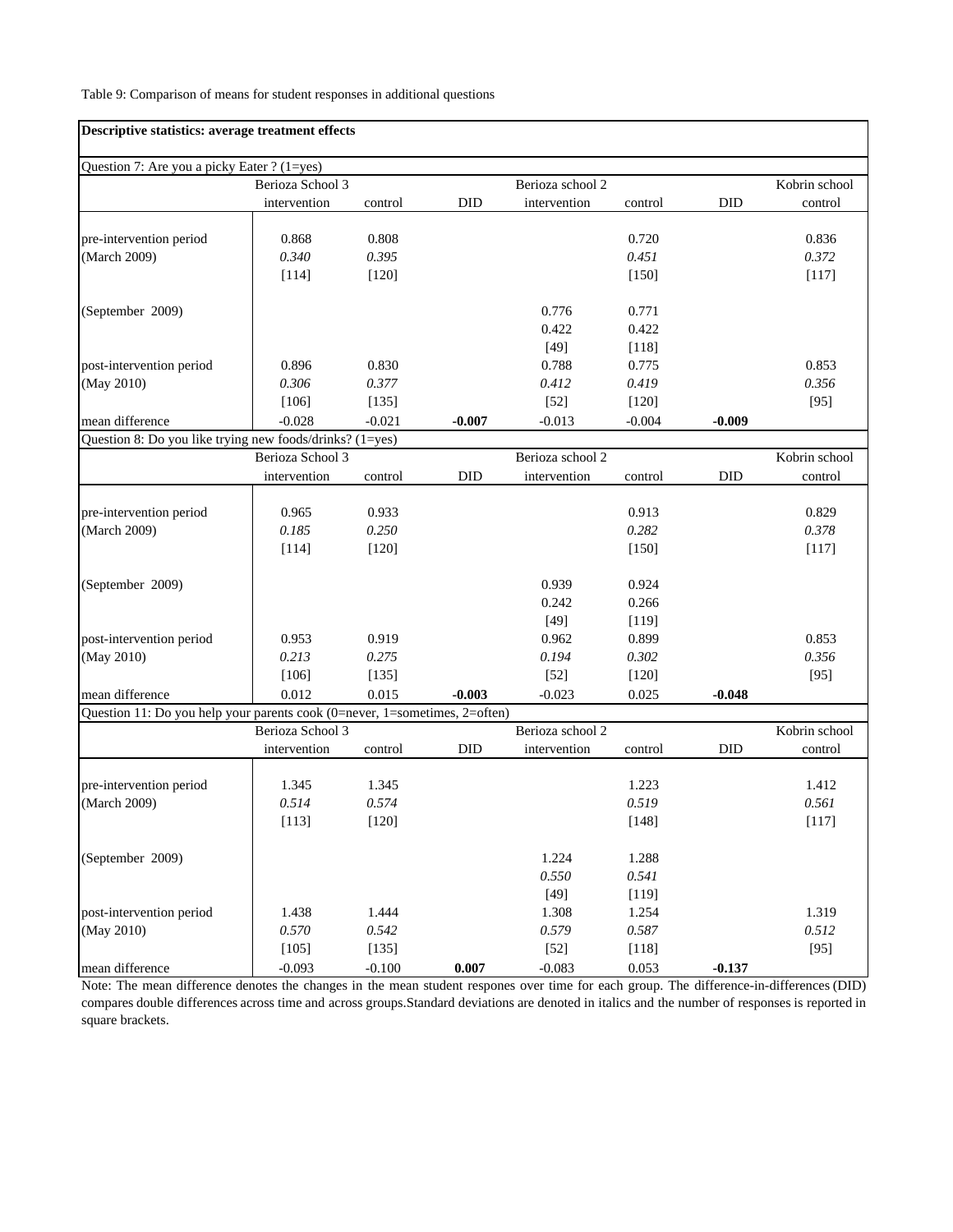

**Figure 1: Stated preferences for soda in Berioza School 3** 

Note: The first panel corresponds to stated soda preferences of the control group, while the second panel corresponds to stated preferences of the control group. The first bar in each panel captures assessment at the beginning (March 2009), the second bar in the middle (September 2009), and the third bar at the end (May 2010) of the Taste and Food Education curriculum. Students were able to choose among the following drink alternatives: Water, Juice, Milk/Kefir, Kompot (Fruit Punch), Soft drinks (Soda), Tea, Coffee, Other (see student questionnaire in appendix). For clarity, only soda preferences are displayed here.



**Figure 2: Stated preferences for chips in Berioza School 3** 

Note: The top row of panels correspond to the stated chips preferences for the intervention group, while the lower row corresponds to the stated preferences for the control group. The first panel in each row captures the distribution of student responses at the beginning, the second panel in the middle, and the third panel at the end of the Taste and Food Education curriculum. Students compared the following foods in this question: Chips, Apples, Soups, Sauerkraut, Ice cream, Steak (see student questionnaire in appendix). For clarity, only chips preferences are displayed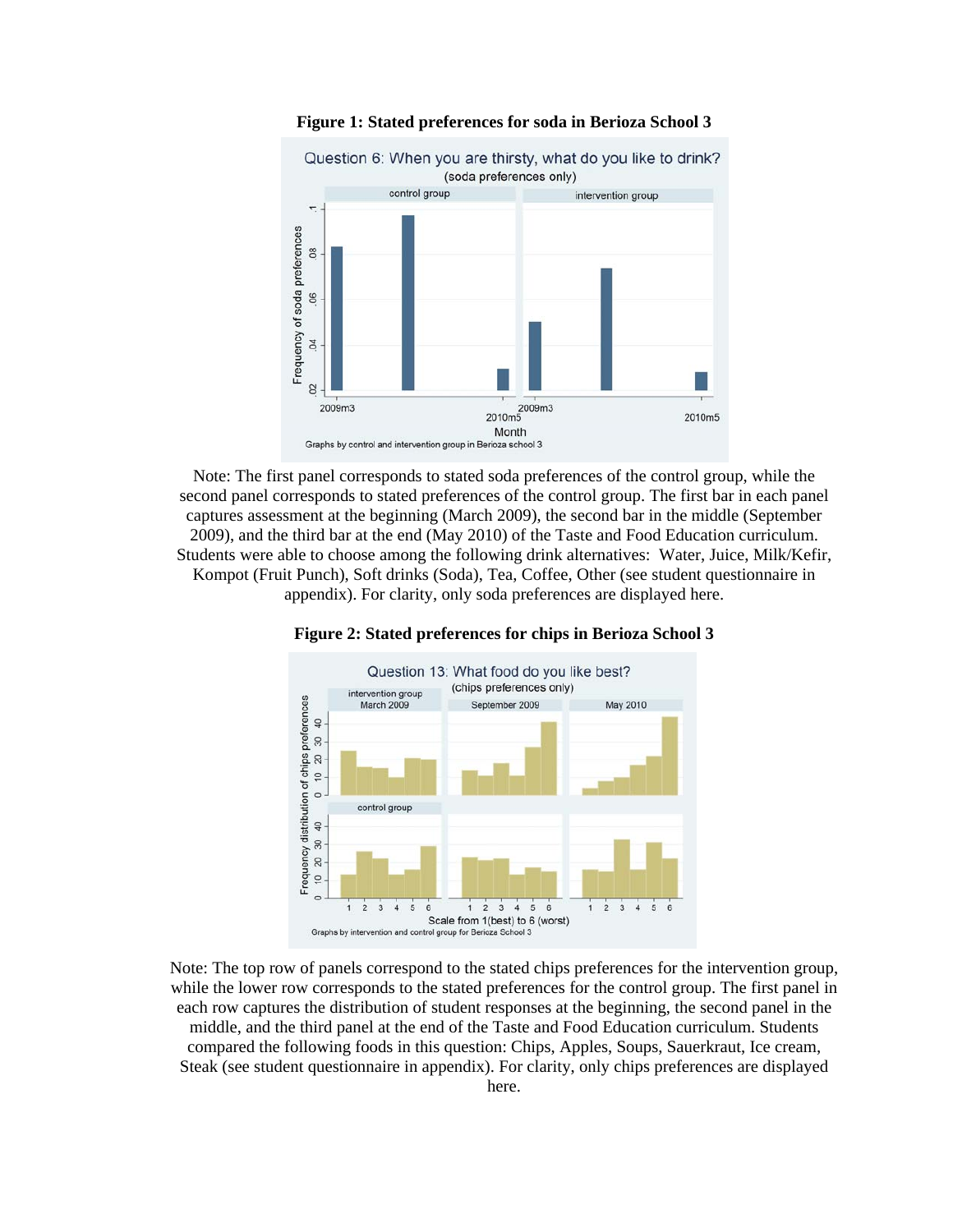## **Figure 3: Aggregated consumption of chips and vegetables for participating students over time in Berioza School 3**



Note: Individual student responses for the 42 students that participated throughout the entire program are aggregated by month. Students filled out food diaries starting in March 2009 (month 1), resumed after the summer break in October till the end of the program, resulting in a total of 9 month of dairy entries. The height of each bar indicates the number of times a student reported bringing chips from home and consuming them at school during a given month. This graph illustrates a significant decrease in aggregated consumption of chips and increase in aggregated consumption of vegetables throughout the program.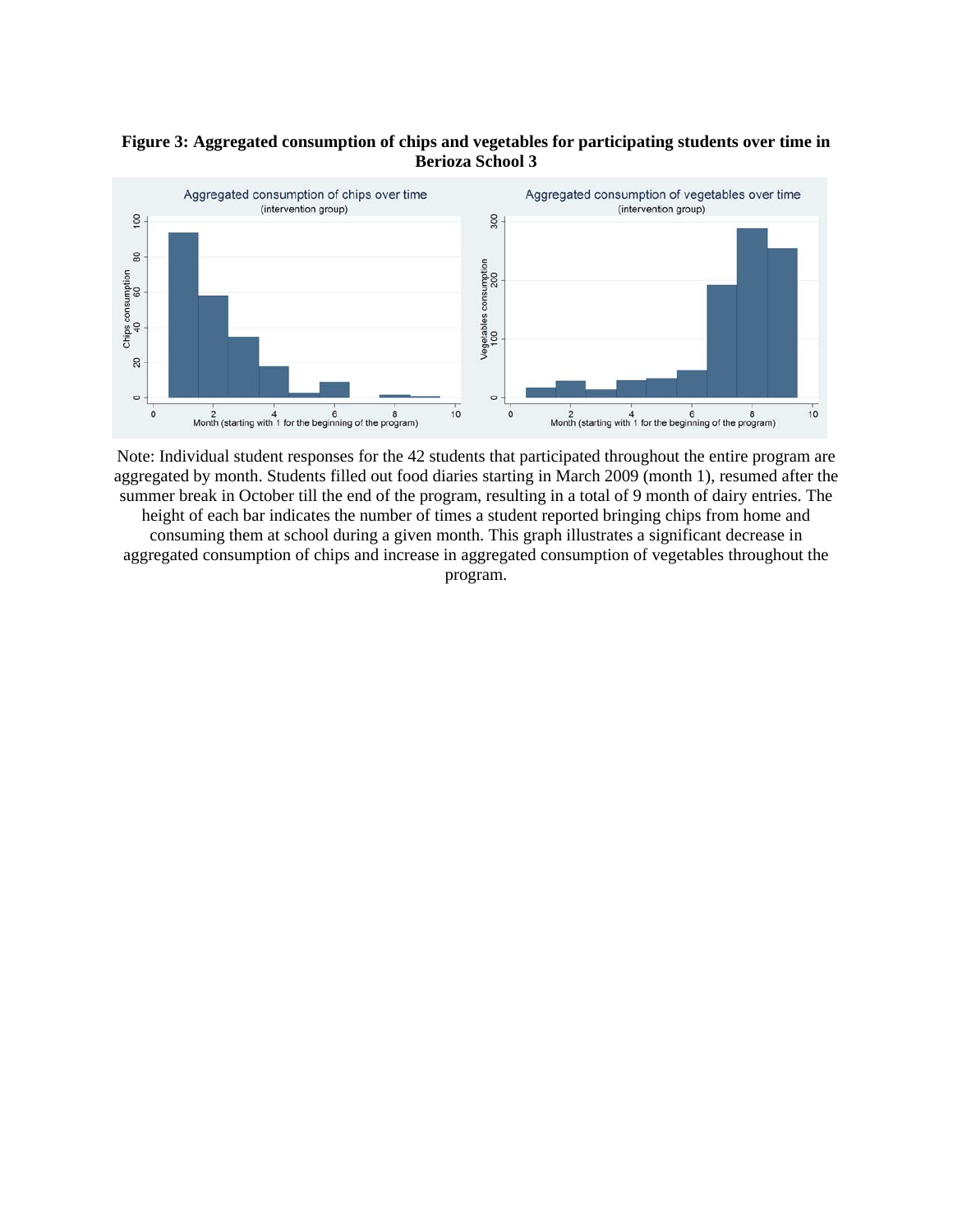## **Figure 4: Individual consumption of chips for participating students over time in Berioza School 3 over time**



Note: Each display in this panel corresponds to reported consumption of chips aggregated by each month for an individual student from the beginning to the end of the program. Students filled out food diaries starting in March 2009 (month 1), resumed after the summer break in October till the end of the program, resulting in a total of 9 month of dairy entries. The height of each bar indicates the number of times a student reported bringing chips from home and consuming them at school during a given month. This graph illustrates a decrease in the consumption of chips for all participating students as the program progressed.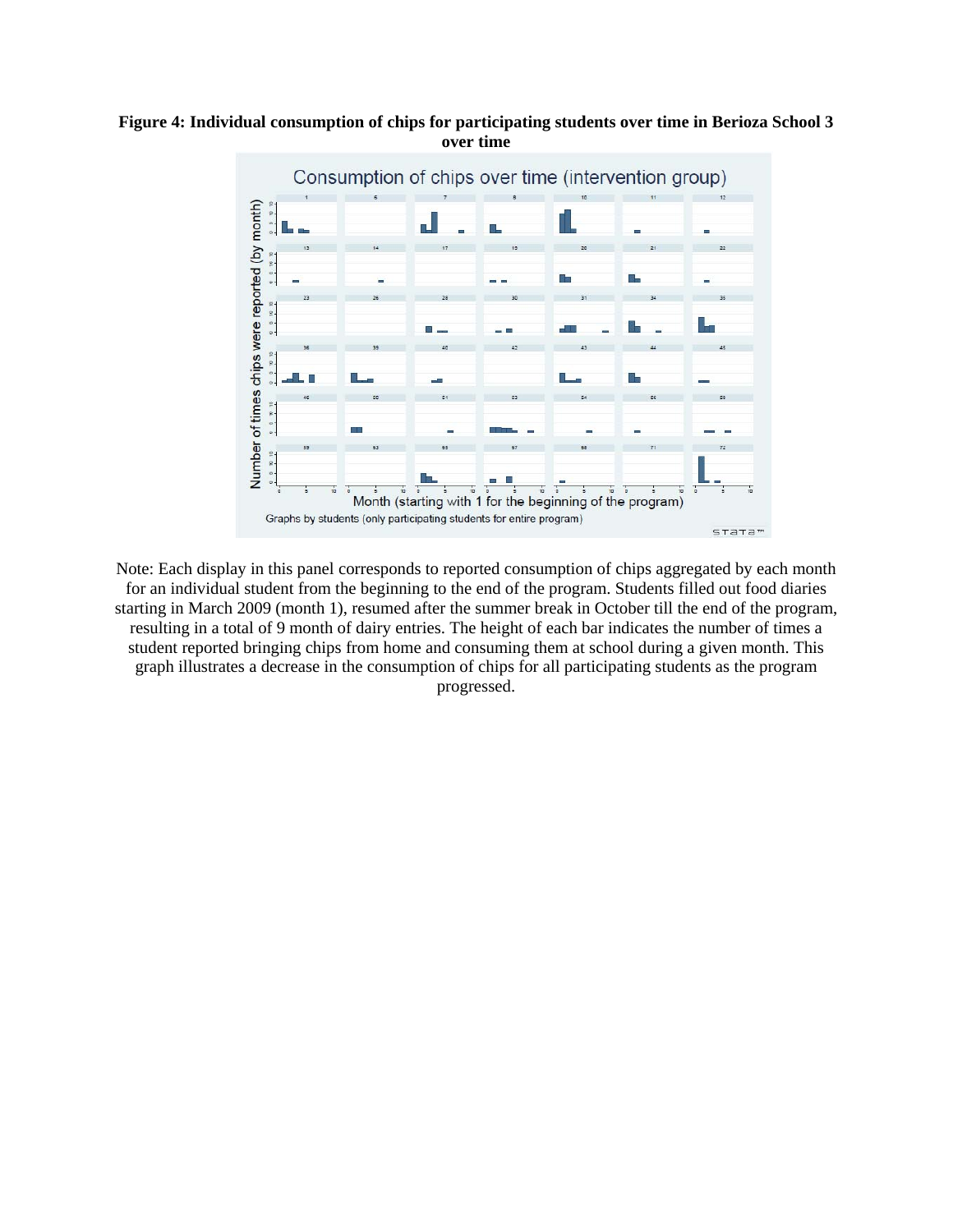

## **Figure 5: Individual consumption of vegetables for participating students over time in Berioza School 3**

Note: Each display in this panel corresponds to reported consumption of vegetables aggregated by each month for an individual student from the beginning to the end of the program. Students filled out food diaries starting in March 2009 (month 1), resumed after the summer break in October till the end of the program, resulting in a total of 9 month of dairy entries. The height of each bar indicates the number of times a student reported bringing vegetables from home and consuming them at school during a given month. This graph illustrates an increase in the consumption of vegetables for participating students as the program progressed.